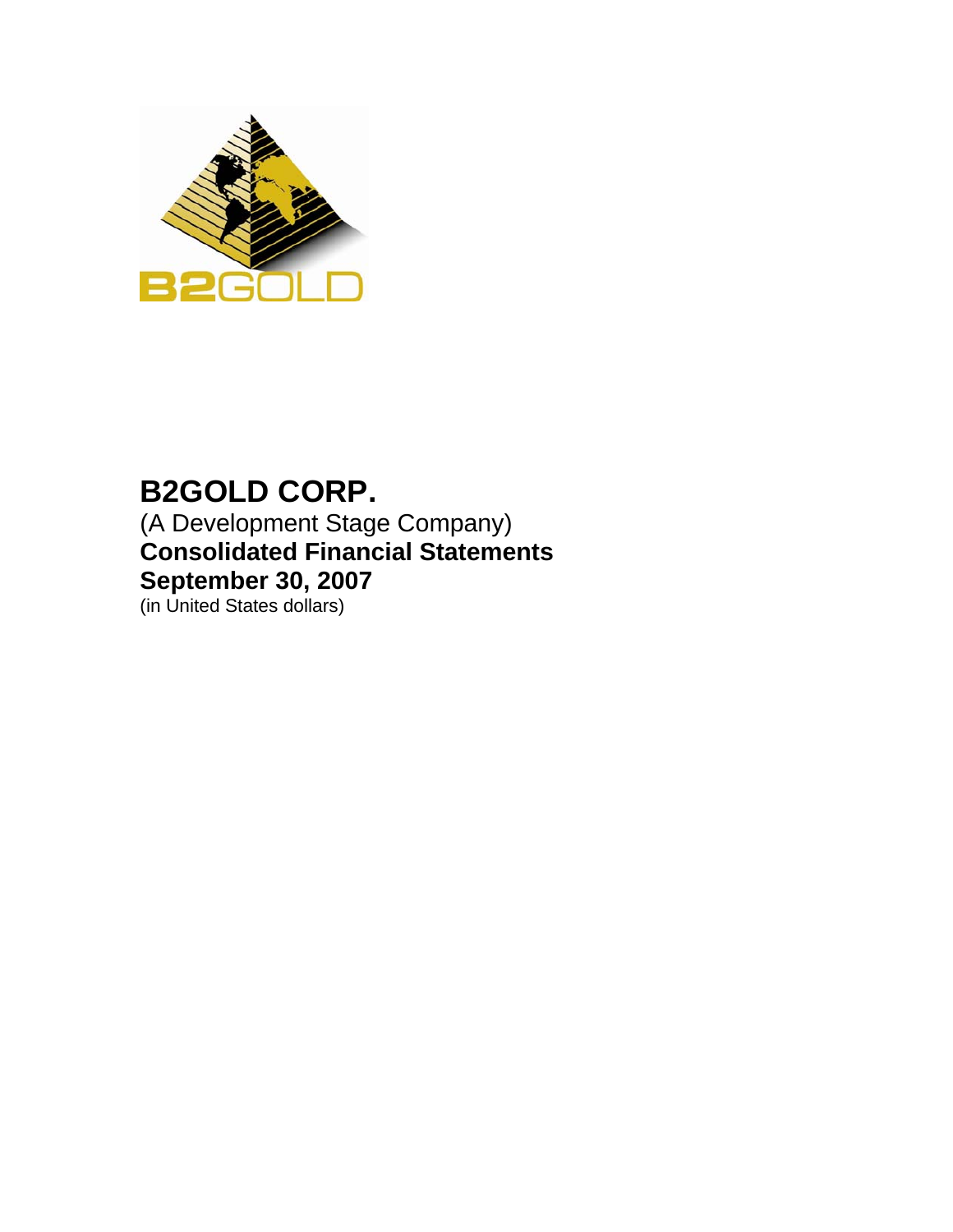## NOTICE OF NO AUDITOR REVIEW OF INTERIM FINANCIAL STATEMENTS

Under National Instrument 51-102, Part 4, subsection 4.3(3)(a), if an auditor has not performed a review of the interim financial statements, they must be accompanied by a notice indicating that the financial statements have not been reviewed by an auditor.

The accompanying unaudited interim financial statements of the Company have been prepared by and are the responsibility of the Company's management.

The Company's independent auditor has not performed a review of these financial statements in accordance with standards established by the Canadian Institute of Chartered Accountants for a review of interim financial statements by an entity's auditor.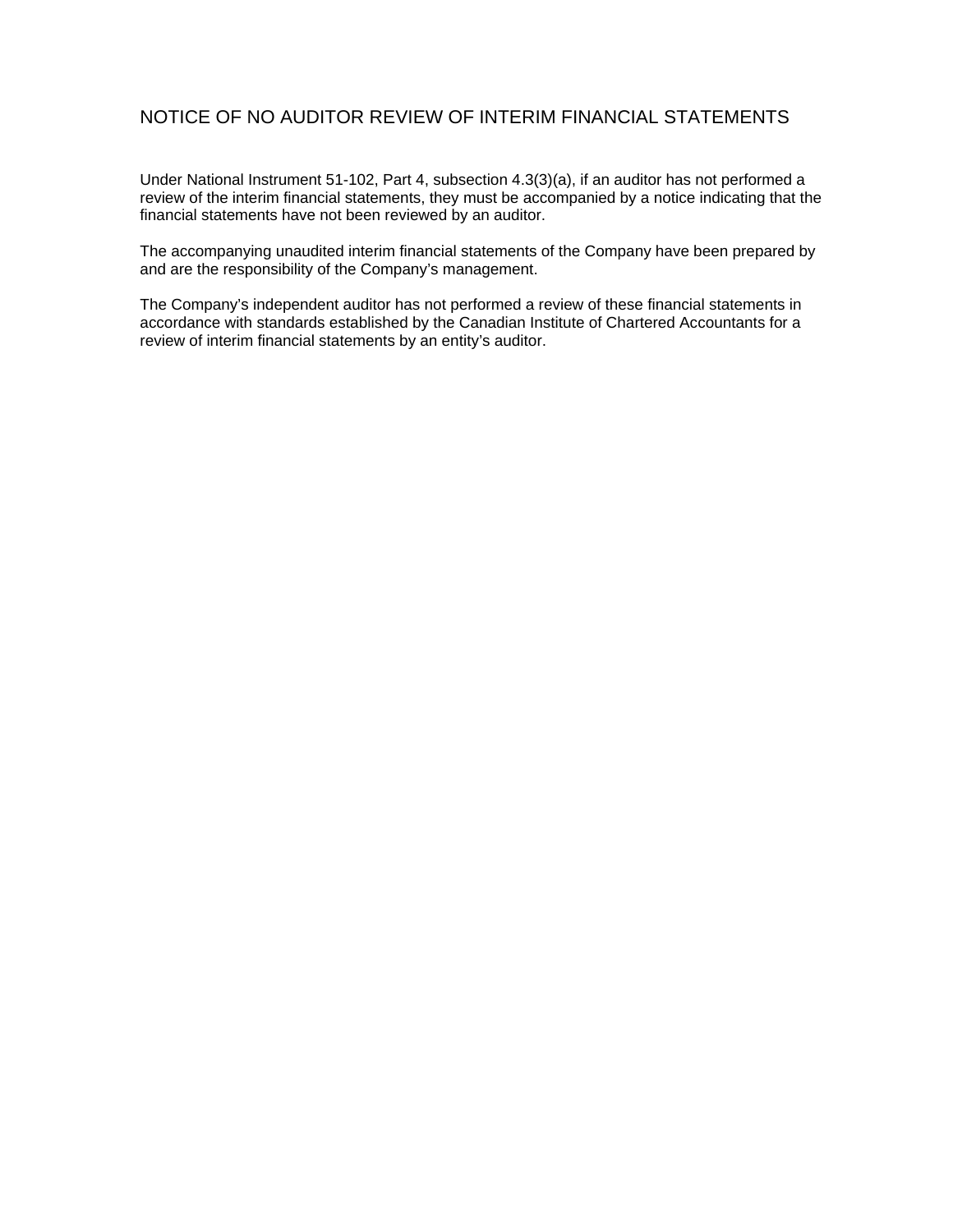# *CONSOLIDATED BALANCE SHEET AS AT SEPTEMBER 30, 2007*

**(In United States dollars) (Unaudited)** 

|                                                                                                                             | Assets                                                                                                              |          |                    |                        |          |
|-----------------------------------------------------------------------------------------------------------------------------|---------------------------------------------------------------------------------------------------------------------|----------|--------------------|------------------------|----------|
| <b>Current</b>                                                                                                              |                                                                                                                     |          | \$                 |                        |          |
| Cash and cash equivalents<br>Accounts receivable                                                                            |                                                                                                                     |          |                    | 2,388,674<br>314,049   |          |
| Note receivable from Puma (Note 3)                                                                                          |                                                                                                                     |          |                    | 2,037,854              |          |
|                                                                                                                             | Derivative instrument ("Puma Option") (Notes 2 and 3)                                                               |          |                    | 3,203,915              |          |
| Prepaids                                                                                                                    |                                                                                                                     |          |                    | 54,493                 |          |
|                                                                                                                             |                                                                                                                     |          |                    | 7,998,985              |          |
| Resource property interests (Note 4 and Schedule)                                                                           |                                                                                                                     |          |                    | 8,741,341              |          |
| <b>Future income tax assets</b>                                                                                             |                                                                                                                     |          |                    | 153,051                |          |
| <b>Other assets (Note 5)</b>                                                                                                |                                                                                                                     |          |                    | 723,146                |          |
|                                                                                                                             |                                                                                                                     |          |                    | \$17,616,523           |          |
|                                                                                                                             | <b>Liabilities</b>                                                                                                  |          |                    |                        |          |
| <b>Current</b>                                                                                                              |                                                                                                                     |          |                    |                        |          |
| Accounts payable and accrued liabilities                                                                                    |                                                                                                                     |          | \$                 | 1,204,104<br>1,074,001 |          |
| Related party loans (Note 9)<br>Future income tax liabilities                                                               |                                                                                                                     |          |                    | 94,846                 |          |
|                                                                                                                             | Notes payable to 6674321 Canada Inc. (Notes 3 and 6)                                                                |          |                    | 4,802,299              |          |
|                                                                                                                             |                                                                                                                     |          |                    | 7,175,250              |          |
|                                                                                                                             | Notes payable to 6674321 Canada Inc. (Notes 3 and 6)                                                                |          |                    | 2,335,417              |          |
| <b>Future income tax liabilities</b>                                                                                        |                                                                                                                     |          |                    | 544,619                |          |
|                                                                                                                             |                                                                                                                     |          |                    | 10,055,286             |          |
|                                                                                                                             | <b>Shareholders' Equity</b>                                                                                         |          |                    |                        |          |
| Capital stock (Note 7)                                                                                                      |                                                                                                                     |          |                    |                        |          |
| <b>Authorized</b><br><b>Issued</b>                                                                                          | - unlimited number of common shares, without par value<br>- unlimited number of preferred shares, without par value |          |                    |                        |          |
| - 72,322,500 common shares                                                                                                  |                                                                                                                     |          |                    | 10,108,119             |          |
| Subscriptions received (Note 10)                                                                                            |                                                                                                                     |          |                    | 1,481,592              |          |
| <b>Deficit</b>                                                                                                              |                                                                                                                     |          |                    | (4,028,474)            |          |
|                                                                                                                             |                                                                                                                     |          |                    | 7,561,237              |          |
|                                                                                                                             |                                                                                                                     |          | \$                 | 17,616,523             |          |
| Nature of operations and going concern (Note 1)<br><b>Commitments</b> (Notes 3 and 4)<br>Subsequent events (Notes 4 and 10) |                                                                                                                     |          |                    |                        |          |
|                                                                                                                             |                                                                                                                     |          |                    |                        |          |
| <b>Approved by the Board</b>                                                                                                | "Clive T. Johnson"                                                                                                  | Director | "Robert J. Gayton" |                        | Director |

(See accompanying notes to consolidated financial statements)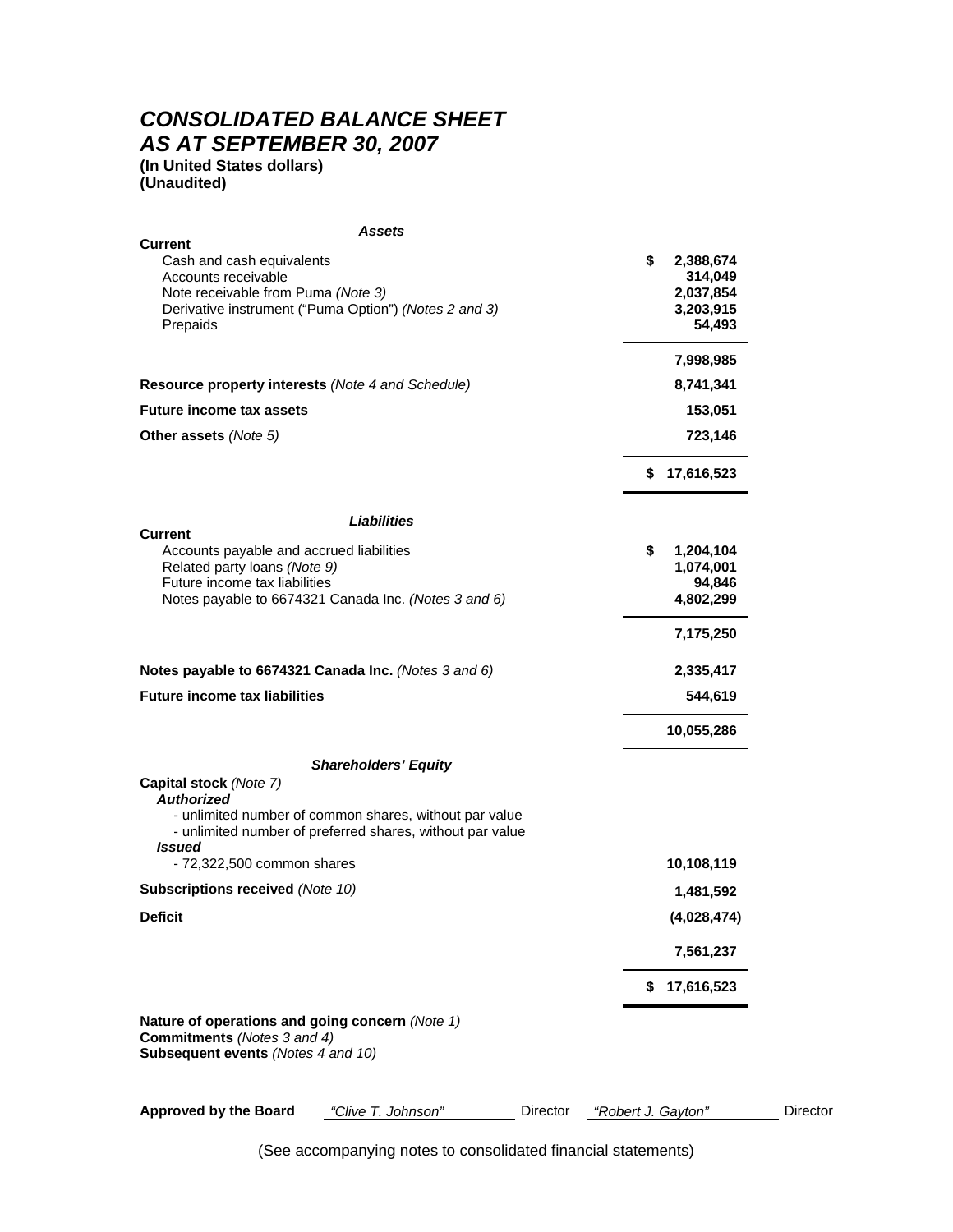## *CONSOLIDATED STATEMENTS OF OPERATIONS AND DEFICIT*

**(In United States dollars, except shares) (Unaudited)** 

|                                                                                                     | For the three<br>months<br>ended<br>Sep. 30, 2007 | For the period<br>from inception<br>(on Nov. 30,<br>2006) to Sep. 30,<br>2007 |                    |  |
|-----------------------------------------------------------------------------------------------------|---------------------------------------------------|-------------------------------------------------------------------------------|--------------------|--|
| <b>Expenses</b><br>Salaries and benefits                                                            | \$<br>560,413                                     | \$                                                                            | 993,681            |  |
| Travel, meals and entertainment<br><b>Rent and utilities</b>                                        | 189,582<br>154,122                                |                                                                               | 357,961<br>291,928 |  |
| Office and general                                                                                  | 127,162                                           |                                                                               | 280,589            |  |
| Consulting fees                                                                                     | 153,725                                           |                                                                               | 221,760            |  |
| Audit fees                                                                                          | 120,000                                           |                                                                               | 120,000            |  |
| Amortization                                                                                        | 15,853                                            |                                                                               | 37,114             |  |
| Loss before the undernoted expenses (income)                                                        | 1,320,857                                         |                                                                               | 2,303,033          |  |
| Write-off of resource property interests (Note 4)                                                   | 2,279,465                                         |                                                                               | 2,279,465          |  |
| Interest on notes payable to 6674321 Canada Inc.<br>Unrealized loss (gain) on derivative instrument | 120,009                                           |                                                                               | 280,022            |  |
| ("Puma Option") (Note 2)                                                                            | 178,525                                           |                                                                               | (103, 834)         |  |
| Interest income                                                                                     | (58,062)                                          |                                                                               | (147, 765)         |  |
| Management fees (Note 9)                                                                            | (21, 551)                                         |                                                                               | (48, 426)          |  |
| Foreign exchange gain                                                                               | (15,058)                                          |                                                                               | (19, 243)          |  |
| Loss before income taxes                                                                            | 3,804,185                                         |                                                                               | 4,543,252          |  |
| Current income tax                                                                                  |                                                   |                                                                               | 20,472             |  |
| Future income tax recovery                                                                          | (466, 117)                                        |                                                                               | (535, 250)         |  |
| Loss and comprehensive loss for the periods; Deficit,<br>end of period from inception               | \$<br>3,338,068                                   | \$                                                                            | 4,028,474          |  |
|                                                                                                     |                                                   |                                                                               |                    |  |
| Basic and diluted loss per common share                                                             | \$<br>0.08                                        | \$                                                                            | 0.28               |  |
| Weighted average number of<br>common shares outstanding                                             | 39,459,717                                        |                                                                               | 14,295,168         |  |
|                                                                                                     |                                                   |                                                                               |                    |  |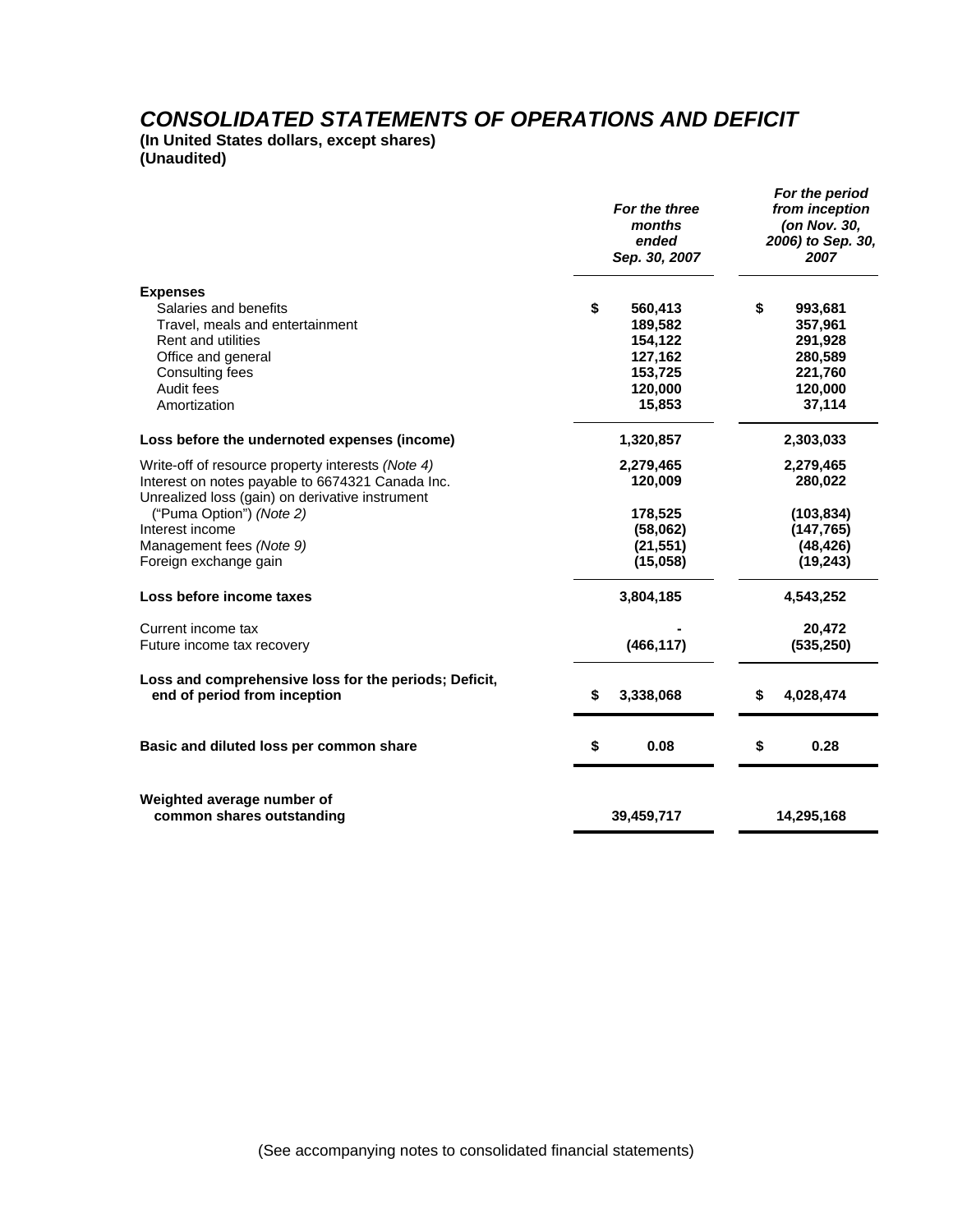# *CONSOLIDATED STATEMENTS OF CASH FLOWS*

**(In United States dollars) (Unaudited)** 

|                                                                                                                                                                                                                                                                                               | For the three<br>months<br>ended<br>Sep. 30, 2007                   | For the period<br>from inception<br>(on Nov. 30,<br>2006) to Sep.<br>30, 2007                        |
|-----------------------------------------------------------------------------------------------------------------------------------------------------------------------------------------------------------------------------------------------------------------------------------------------|---------------------------------------------------------------------|------------------------------------------------------------------------------------------------------|
| <b>Operating activities</b><br>Loss for the period<br>Non-cash charges (credits)                                                                                                                                                                                                              | (3,338,068)<br>S                                                    | \$ (4,028,474)                                                                                       |
| Write-off of resource property interests<br>Future income tax recovery<br>Interest on notes payable to 6674321 Canada Inc. (Note 6)<br>Unrealized loss (gain) on derivative instrument                                                                                                        | 2,279,465<br>(466, 117)<br>120,009                                  | 2,279,465<br>(535, 250)<br>280,022                                                                   |
| ("Puma Option")<br>Interest income on note receivable from Puma<br>Amortization (Note 5)<br>Changes in non-cash working capital                                                                                                                                                               | 178,525<br>(48,998)<br>15,853                                       | (103, 834)<br>(134, 176)<br>37,114                                                                   |
| Accounts receivable and prepaids<br>Accounts payable and accrued liabilities                                                                                                                                                                                                                  | (4,718)<br>176,103                                                  | (368, 542)<br>477,078                                                                                |
|                                                                                                                                                                                                                                                                                               | (1,087,946)                                                         | (2,096,597)                                                                                          |
| <b>Financing activities</b><br>Common shares issued for cash, net of issue costs,<br>and subscriptions received<br>Related party loans<br>Other                                                                                                                                               | 6,339,521<br>1,047,914<br>(62, 452)                                 | 11,543,428<br>1,074,001<br>(62, 452)                                                                 |
|                                                                                                                                                                                                                                                                                               | 7,324,983                                                           | 12,554,977                                                                                           |
| <b>Investing activities</b><br>Gramalote property interest<br>Colombia properties interest, exploration<br>Kupol East West licenses, exploration<br>Office furniture and equipment<br>Colombia Joint Venture Arrangement, cash acquired (Note 3)<br>Colombia land purchases (Note 5)<br>Other | (3, 556, 834)<br>(1,717,586)<br>(809, 849)<br>(53, 930)<br>(8, 118) | (3, 556, 834)<br>(3, 233, 115)<br>(1, 182, 743)<br>(161, 015)<br>282,000<br>(116, 571)<br>(101, 428) |
|                                                                                                                                                                                                                                                                                               | (6, 146, 317)                                                       | (8,069,706)                                                                                          |
| Increase in cash and cash equivalents                                                                                                                                                                                                                                                         | 90,720                                                              | 2,388,674                                                                                            |
| Cash and cash equivalents, beginning of period                                                                                                                                                                                                                                                | 2,297,954                                                           |                                                                                                      |
| Cash and cash equivalents, end of period                                                                                                                                                                                                                                                      | 2,388,674<br>S                                                      | \$2,388,674                                                                                          |

**Supplementary cash flow information** *(Note 8)*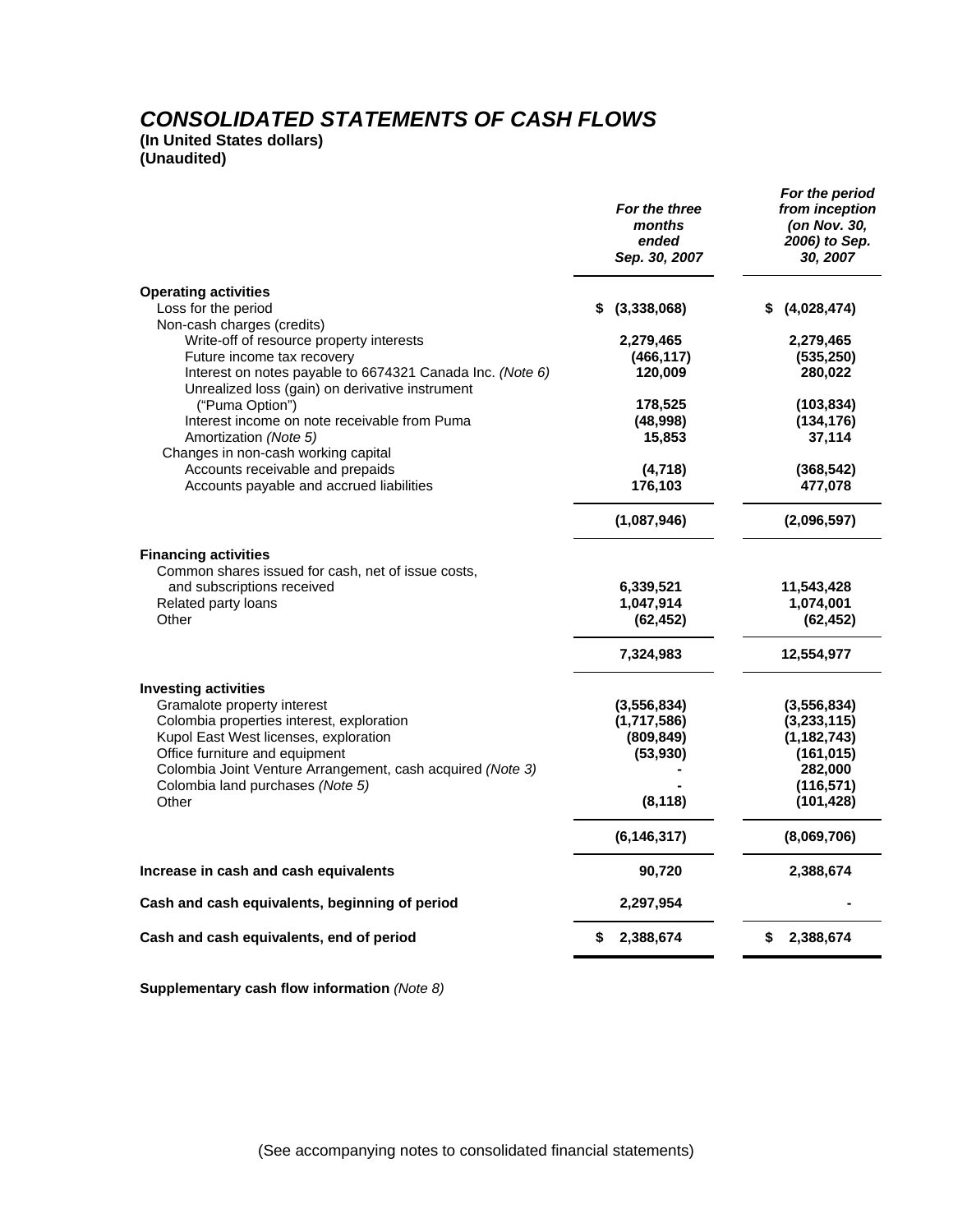### *1 Nature of operations and going concern*

B2Gold Corp. ("B2Gold") is a private company incorporated under the Business Corporations Act (British Columbia) on November 30, 2006. B2Gold was formed by certain former executives of Bema Gold Corporation. B2Gold and its subsidiary companies (collectively the "Company") is a mineral exploration Company that acquires and explores mineral properties, primarily for gold, in Colombia and Russia. All of the Company's interests relate to mineral properties that are currently at an early stage of exploration, including its Gramalote, Quebradona and Miraflores properties in Colombia and the East and West Kupol licenses in Russia.

As at September 30, 2007, the Company has no source of operating cash flows and has not yet achieved profitable operations, has accumulated losses since its inception, and expects to incur further losses in the development of its business. In the event that additional financing is not obtained, there is substantial doubt about the Company's ability to continue as a going concern. These consolidated financial statements have been prepared on a going concern basis which assumes that the Company will be able to realize assets and discharge liabilities in the normal course of operations for the foreseeable future. These consolidated financial statements do not include any adjustments that would be necessary should the Company be unable to continue as a going concern. Realization values may be substantially different from carrying values as shown and these financial statements do not give effect to adjustments that would be necessary to the carrying values and classification of assets and liabilities should the Company be unable to continue as a going concern and such adjustments could be material.

The Company is in the process of advancing the development of its interests in mineral properties and has not yet determined whether the properties contain mineral reserves that are economically recoverable. The recoverability of the amounts shown for interests in mineral properties and related deferred costs is dependent upon the existence of economically recoverable mineral reserves, the ability of the Company to obtain the necessary financing to fulfill its earn-in requirements, to complete the development, and upon future profitable production or proceeds from disposition of its interests in the mineral properties. The amounts shown as mineral property costs represent incurred costs to date and do not necessarily represent future values.

## *2 Summary of significant accounting policies*

The Company's consolidated financial statements are prepared in accordance with accounting principles generally accepted in Canada. The United States dollar is the Company's functional currency; accordingly, these consolidated financial statements are expressed in United States dollars.

#### *Principles of consolidation*

These consolidated financial statements include the accounts of B2Gold and its wholly-owned subsidiaries Andean Avasca Resources Inc. ("AARI"), Colombian Ventures Ltd., Avasca Ventures Ltd., and BKWE Ventures Limited. Intercompany balances and transactions are eliminated on consolidation.

The Company follows the recommendations in Accounting Guideline 15, "Consolidation of Variable Interest Entities ("VIE")" which establishes the application of consolidation principles to entities that are subject to control on a basis other than ownership of voting interests. The guideline requires the primary beneficiary of a VIE to consolidate the VIE. A VIE is an entity which either does not have sufficient equity at risk to finance its activities without additional subordinated financial support or where the holders of the equity at risk lack the characteristics of a controlling financial interest. The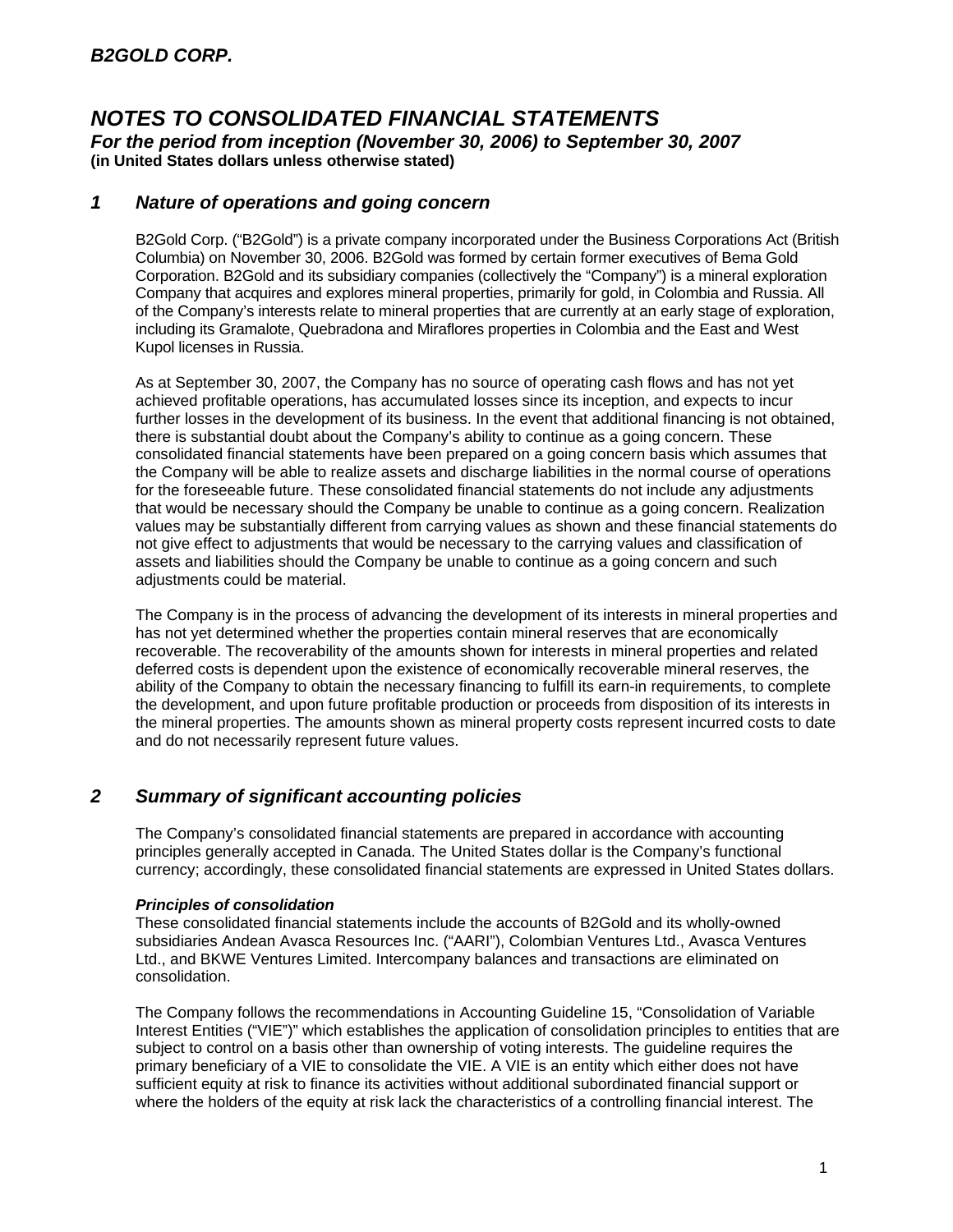primary beneficiary is the enterprise that will absorb or receive the majority of the VIE's expected losses, expected residual returns, or both. The Company has determined that the trust arrangement identified in Note 10 is a VIE.

#### *Use of estimates*

The preparation of these consolidated financial statements in conformity with generally accepted accounting principles in Canada requires management to make estimates and assumptions that affect the reported amounts of assets and liabilities and disclosures of contingent assets and liabilities at the date of the financial statements and the reported amounts of revenues and expenses during the reporting period. Actual results could differ from those estimates.

#### *Cash and cash equivalents*

Cash and cash equivalents includes cash and money market instruments expected to be capable of prompt liquidation which have an original maturity of three months or less at acquisition.

#### *Resource property interests*

Mineral acquisition, exploration and development costs are capitalized on an individual project basis until such time as the economics of an ore body are defined. If production commences, these costs would be amortized on a units of production basis over the estimated mineral reserves. Unrecoverable costs for projects determined not to be commercially feasible are expensed in the year in which the determination is made or when the carrying value of the project is determined to be impaired.

#### **Property evaluations**

The Company reviews and evaluates the carrying value of resource property interests when events and circumstances suggest impairment. Where information is available and conditions suggest impairment, estimated future net cash flows are calculated using estimated future prices, proven and probable reserves, resources and operating and capital costs on an undiscounted basis. An impairment charge is recorded if the undiscounted future net cash flows are less than the carrying amount. Reductions in the carrying value, with a corresponding charge to operations, are recorded to the extent that the estimated future net cash flows on a discounted basis are less than the property interest carrying value.

Where estimates of future net cash flows are not available and where other conditions suggest impairment, management assesses whether the carrying value can be recovered. If an impairment is identified, the carrying value of the property interest is written down to its estimated fair value.

Although the Company has taken steps to verify title to mineral properties in which it has an interest, according to industry standards for the current stage of exploration of such properties, these procedures do not guarantee the Company's title. Such properties may be subject to prior undetected agreements or transfers and title may be affected by such defects.

#### **Foreign exchange translation**

The Company's foreign subsidiaries are integrated operations and financial statements stated in foreign currencies are translated using the temporal method. Currency transactions and balances are translated into the reporting currency as follows:

- Monetary items are translated at the rates prevailing at the balance sheet date;
- Non-monetary items are translated at historical rates;
- Revenues and expenses are translated at the average rates in effect during applicable accounting periods except depreciation and amortization which are translated at historical rates; and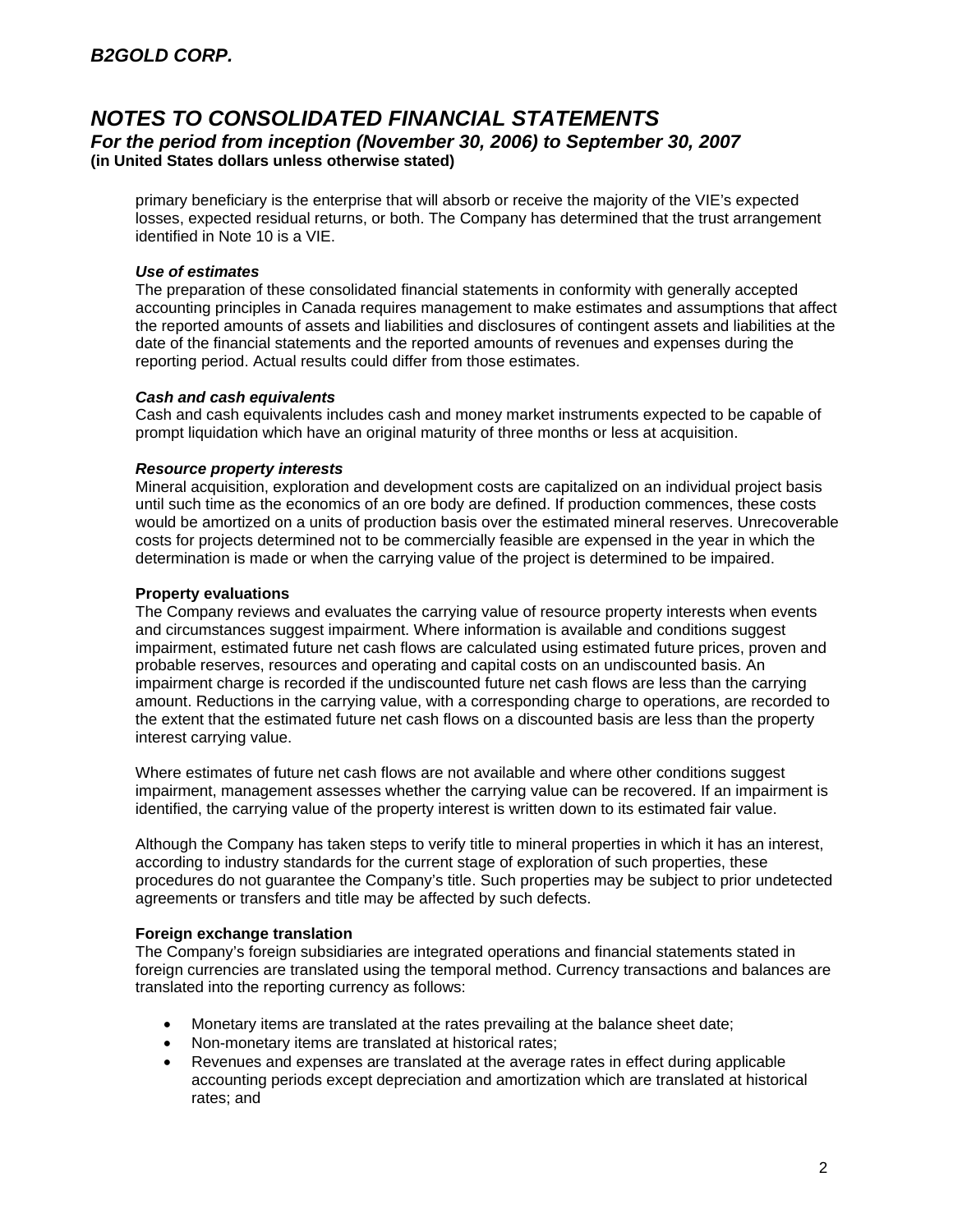• Exchange gains and losses on foreign currency translation are included in operations for the period.

#### **Future income taxes**

The Company uses the liability method of accounting for future income taxes. Under this method of tax allocation, future income tax assets and liabilities are recognized for temporary differences between the tax and accounting bases of assets and liabilities as well as for the benefit of losses available to be carried forward to future years for tax purposes. The amount of future income tax assets recognized is limited to the amount that is more likely than not to be realized.

#### *Asset retirement obligations*

The Company recognizes the fair value of a liability for an asset retirement obligation when a reasonable estimate of fair value can be made. The carrying amount of the related long-lived asset is increased by the same amount as the liability.

Changes in the liability for an asset retirement obligation due to the passage of time are measured by applying an effective interest method and recognized as an increase in the liability and an accretion expense in the statement of operations. Changes resulting from revisions to the timing or the amount of the original estimate of undiscounted cash flows are recognized as an increase or a decrease to the carrying amount of the liability and the related long-lived asset.

As at September 30, 2007, the Company did not have any asset retirement obligations. The Company completes reclamation of its drill sites and related disturbed areas on its Colombian properties on an ongoing basis.

#### **Loss per share**

Basic per share amounts are calculated using the weighted average number of common shares outstanding during the period. Diluted per share amounts are calculated using the treasury-stock method, which assumes that any proceeds from the exercise of options and warrants would be used to purchase common shares at the average market price during the period. The weighted average number of common shares outstanding is adjusted for the net increase in the number of common shares issued upon exercise of the options and warrants. Stock options and warrants are included in the calculation of diluted per share amounts only to the extent that the average market price of the common shares during the period exceeds the exercise price of the options or warrants. When the Company has incurred a loss, the potential shares to be issued from the assumed exercise of options and warrants are not included in the computation of diluted per share amounts since the result would be anti-dilutive.

#### **Share issuance costs**

Costs related to shares not yet issued are recorded as deferred financing costs. These costs are deferred until the issuance of the shares to which the costs relate, at which time the costs are charged against the related capital stock or charged to operations if the shares are not issued.

#### *Stock-based compensation*

Compensation expense for stock options granted are determined based on the estimated fair values of the stock options at the time of grant, the cost of which is recognized over the vesting periods of the respective options (and recorded as a charge to operations or capitalized to resource properties). In the determination of fair values, the Company uses the Black-Scholes option pricing model. Fair values are determined at the time of grant.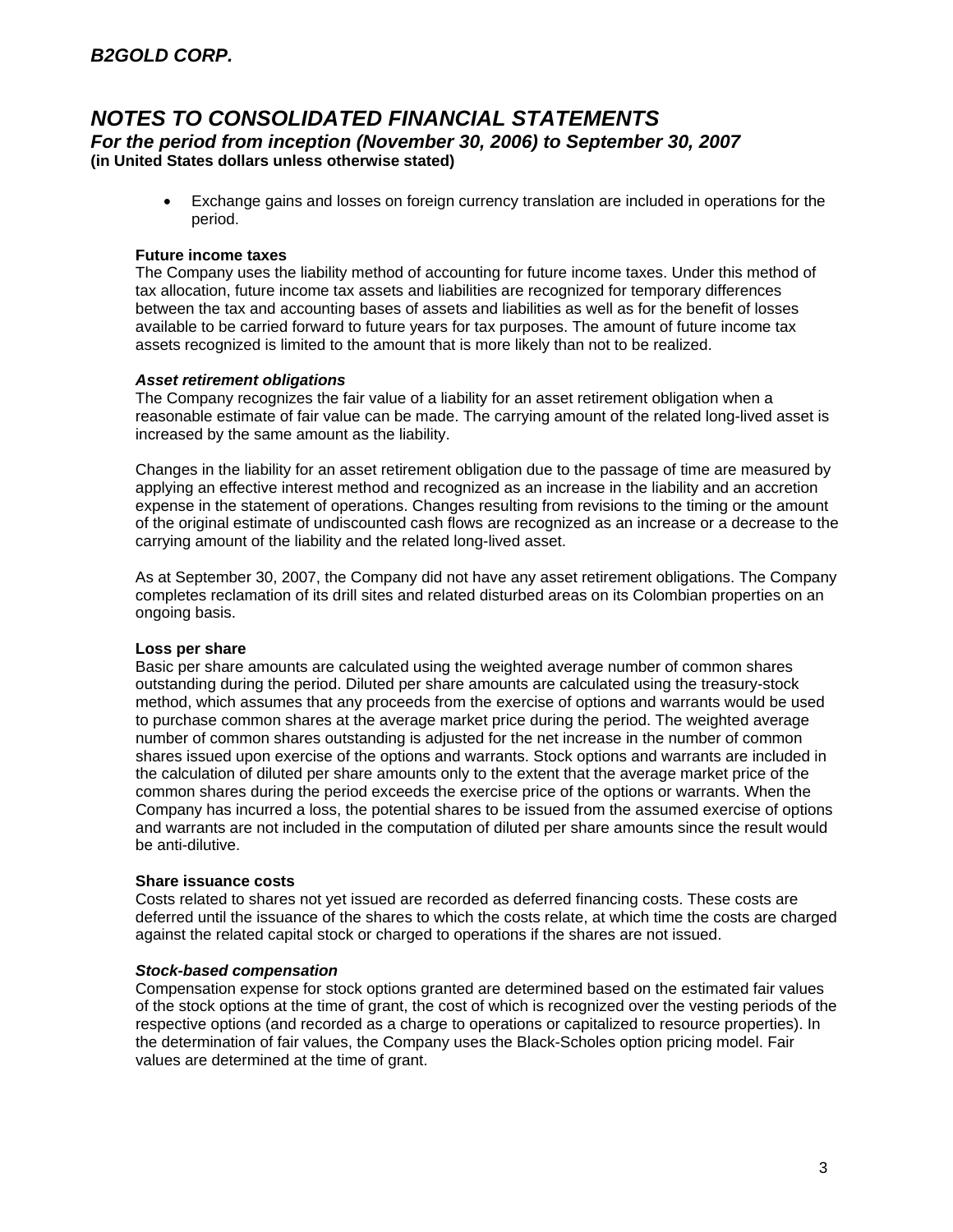#### **Financial instruments**

Effective November 30, 2006, the Company adopted the following three new accounting standards and related amendments to other standards on financial instruments issued by the Canadian Institute of Chartered Accountants.

• *Financial Instruments – Recognition and Measurement (Section 3855)* 

This standard sets out criteria for the recognition and measurement of financial instruments for fiscal years beginning on or after October 1, 2006. This standard requires all financial instruments within its scope, including derivatives, to be included on a company's balance sheet and measured either at fair value or, in certain circumstances, at cost or amortized cost. Changes in fair value are to be recognized in the statements of operations or other comprehensive income. All financial assets and liabilities are recognized when the entity becomes a party to the contract.

All financial instruments are classified into one of the following five categories: held for trading, held-to-maturity, loans and receivables, available-for-sale financial assets, or other financial liabilities. Initial and subsequent measurement and recognition of changes in the value of financial instruments depend on their initial classification:

- Held-to-maturity investments, loans and receivables, and other financial liabilities are initially measured at fair value and subsequently measured at amortized cost.
- Available-for-sale financial assets are measured at fair value. Revaluation gains and losses are included in other comprehensive income until the asset is removed from the balance sheet.
- Held-for-trading financial instruments are measured at fair value. All gains and losses are included in net earnings/ loss in the period in which they arise.
- All derivative financial instruments are classified as held-for-trading financial instruments and are measured at fair value. All gains and losses are included in net earnings/ loss in the period in which they arise.

In accordance with this new standard, the Company has classified its financial instruments as follows:

- Note receivable from Consolidated Puma Minerals Corp. ("Puma")*(Note 3)* is a "receivable", initially valued at fair value and subsequently measured at amortized cost.
- Puma Option *(Note 3)*, is a derivative instrument (as the value of the option changes with the underlying market price of Puma common shares) and as such is classified as held-for-trading. Derivatives are recorded on the balance sheet at fair value with mark-to-market adjustments included in net income/ loss.
- Notes payable to 6674321 Canada Inc. *(Note 3)* have been designated as "an other financial liability", initially valued at fair value and subsequently measured at amortized cost.
- *Comprehensive Income (Section 1530)*

Comprehensive income is the change in shareholders' equity during a period from transactions and other events from non-owner sources. This standard requires certain gains and losses that would otherwise be recorded as part of net earnings to be presented in other "comprehensive income" until it is appropriate to recognize them in net earnings/ loss. This standard requires the presentation of comprehensive income, and its components in a separate financial statement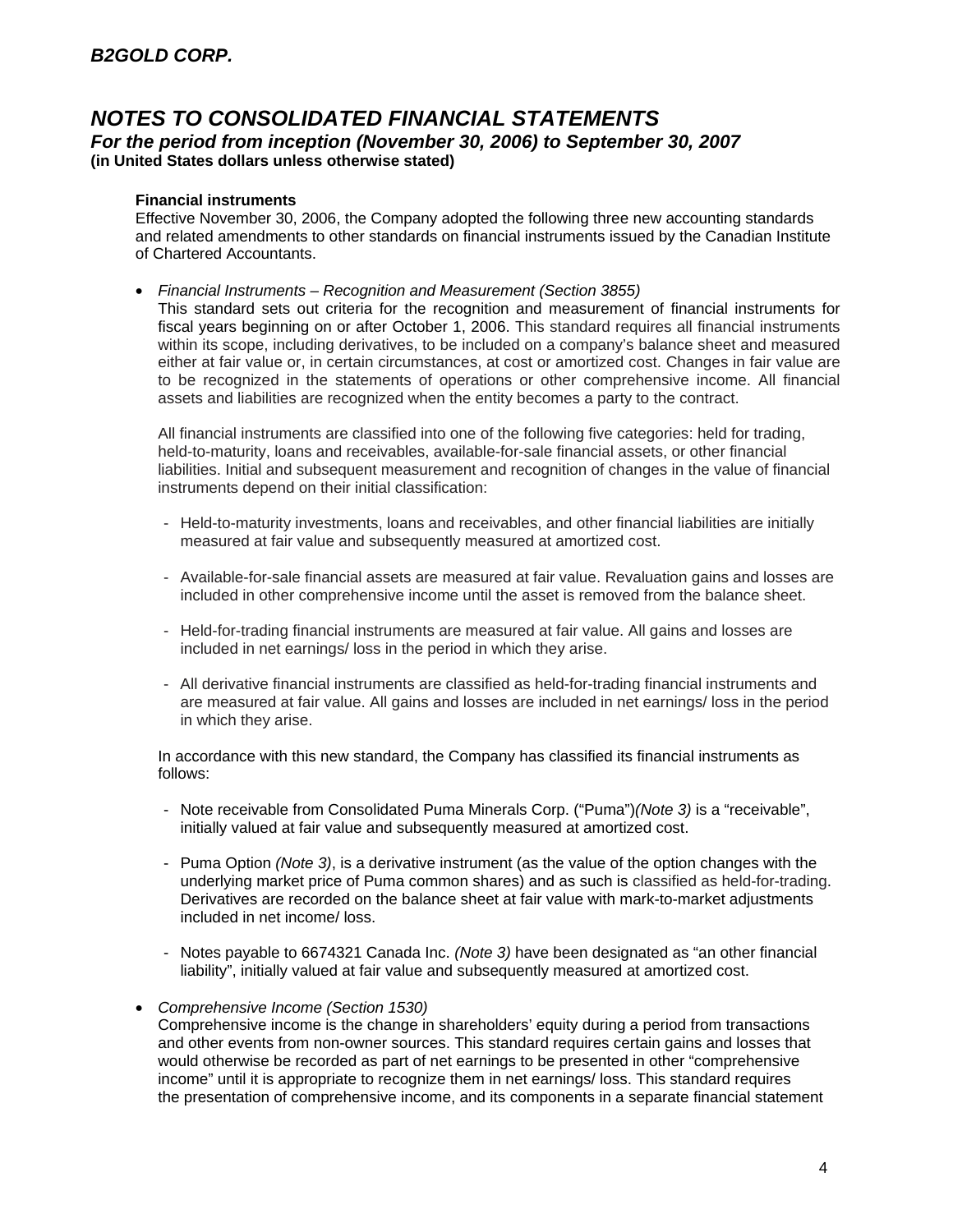that is displayed with the same prominence as the other financial statements.

• *Hedging (Section 3865)* 

This new standard specifies the circumstances under which hedge accounting is permissible and how hedge accounting may be performed. The Company currently does not have any hedges.

## *3 B2Gold/ Kinross transaction*

On November 6, 2006, Bema Gold Corporation ("Bema") and Kinross Gold Corporation ("Kinross") announced that their Boards of Directors had unanimously approved Kinross' acquisition of Bema. The acquisition of Bema by Kinross was completed on February 27, 2007 by way of a shareholderapproved plan of arrangement (the "Arrangement"). In connection with, the completion of the Arrangement transaction between Bema and Kinross in February 2007, the Company acquired certain assets ("Non-Russian Assets") pursuant to a purchase and sale agreement (the "Purchase Agreement") among Kinross, White Ice Ventures Limited (a wholly-owned Bema subsidiary), 6674321 Canada Inc. (a wholly-owned Bema subsidiary) and the Company. The consideration paid for the Non-Russian Assets was \$7.5 million, financed primarily by the issuance of three promissory notes totalling \$7,453,717 to 6674321 Canada Inc. and also by the issuance of 2,722,500 shares of B2Gold common stock at a price of Cdn.\$0.02 per share.

Pursuant to the terms of the Purchase Agreement, on February 26, 2007 (the closing of the Non-Russian transaction) the Company acquired the following Non-Russian Assets:

- *Colombia Joint Venture Arrangement*  All of Bema's interest in a recently established Colombian joint venture arrangement with AngloGold Ashanti Limited ("AGA") *(Note 4)*.
- *Puma Option*

An option ("Puma Option") to purchase all or any part of the 17,935,310 common shares in the capital of Puma held by 6674321 Canada Inc. at any time up to February 27, 2008 at a price equal to the 30 day volume-weighted average price of Puma common shares on the TSX Venture Exchange at the time of exercise, less 10%.

• *Note receivable from Puma* 

All of the indebtedness totalling \$1,887,867 ("Puma Note") owed by Puma to 6674321 Canada Inc. as at February 26, 2007. The Puma Note is unsecured, denominated in United States dollars, bears interest at the prime lending rate plus 2% and is payable to the Company on demand after February 26, 2008.

• *Leasehold assets and Colombia land*  Certain leasehold improvements, furniture and equipment owned by 6674321 Canada Inc.

On February 26, 2007, 6674321 Canada Inc. assigned to the Company all of its rights pursuant to the lease of Bema's head office premises. In addition, the Company, as tenant, and a subsidiary of Kinross, as subtenant, entered into a sublease for a portion of the premises presently constituting the Company's head office.

Colombia land, located mainly on the La Mina property *(Note 4)*, held for the purpose of securing access to the property for drilling.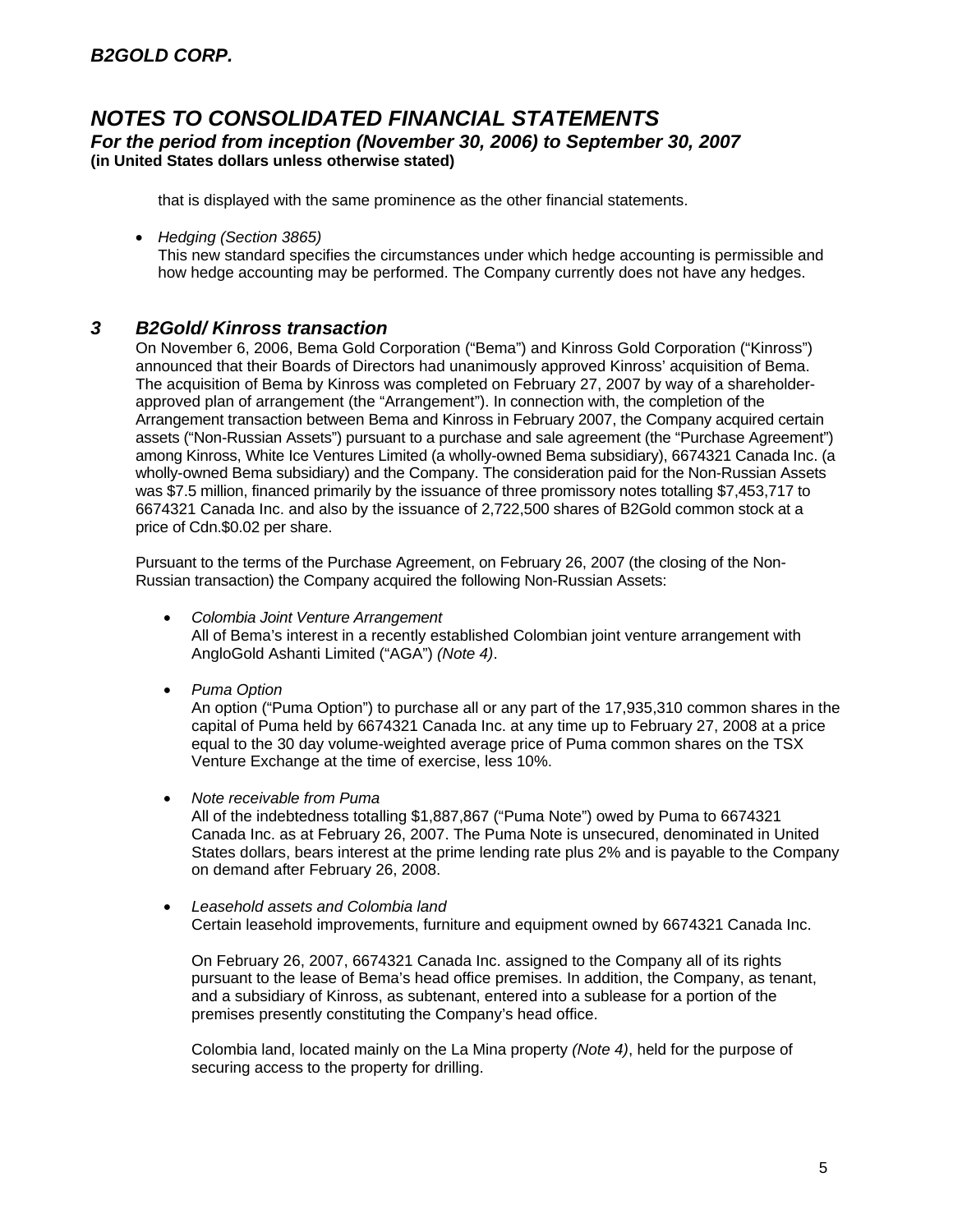For the purposes of these consolidated financial statements, the purchase consideration has been allocated to the fair value of the Non-Russian Assets acquired as follows:

|                                                                                                                                                                                                                                                           | S                                                            |
|-----------------------------------------------------------------------------------------------------------------------------------------------------------------------------------------------------------------------------------------------------------|--------------------------------------------------------------|
| Purchase price:<br>Promissory notes issued, principal amount (Note 6)<br>Less imputed interest, as at February 26, 2007                                                                                                                                   | 7,453,717<br>(596, 024)                                      |
| 2,722,500 common shares of B2Gold<br>Transaction costs                                                                                                                                                                                                    | 6,857,693<br>46,283<br>93,304                                |
| Total purchase price                                                                                                                                                                                                                                      | 6,997,280                                                    |
| Fair value of assets/ (liabilities) acquired:<br>Derivative instrument ("Puma Option")<br>Puma note receivable<br>Colombia Joint Venture Arrangement (including cash of \$282,000)<br>Leasehold assets and Colombia land<br>Future income tax liabilities | 3,100,081<br>1,903,678<br>2,063,162<br>412,097<br>(481, 738) |
| Total fair value of assets acquired                                                                                                                                                                                                                       | 6,997,280                                                    |

The Purchase Agreement also provided for the acquisition of 50% of Bema's 75% interest in a joint venture (37.5% overall interest) that will have an indirect interest in the Kupol East and West Licenses *(Note 4)*. Closing is subject to the receipt of certain consents and the completion of transfers and other steps relating to the transfer of the Kupol East and West licenses to a Russian subsidiary of Chukotka Mining and Geological Company ("CMGC") (75% owned by Bema and 25% owned by the Government of Chukotka). The Company and Kinross are currently in negotiations with a company controlled by agencies of the Government of Chukotka (''CUE'') to reach agreement on the amount of CUE's ownership interest and other aspects of the anticipated joint venture.

The Purchase Agreement also included an option granted by the Company to 6674321 Canada Inc., that in the event of an initial public offering by the Company, 6674321 Canada Inc. will have the right to purchase the number of common shares at the initial public offering price such that 6674321 Canada Inc. and its affiliates would own up to 19.9% of the total issued and outstanding B2Gold common shares. In addition, the Company granted to 6674321 Canada Inc. a pre-emptive right to maintain a 9.9% equity interest in B2Gold until February 27, 2008 (at the same price at which such shares are issued to third party purchasers).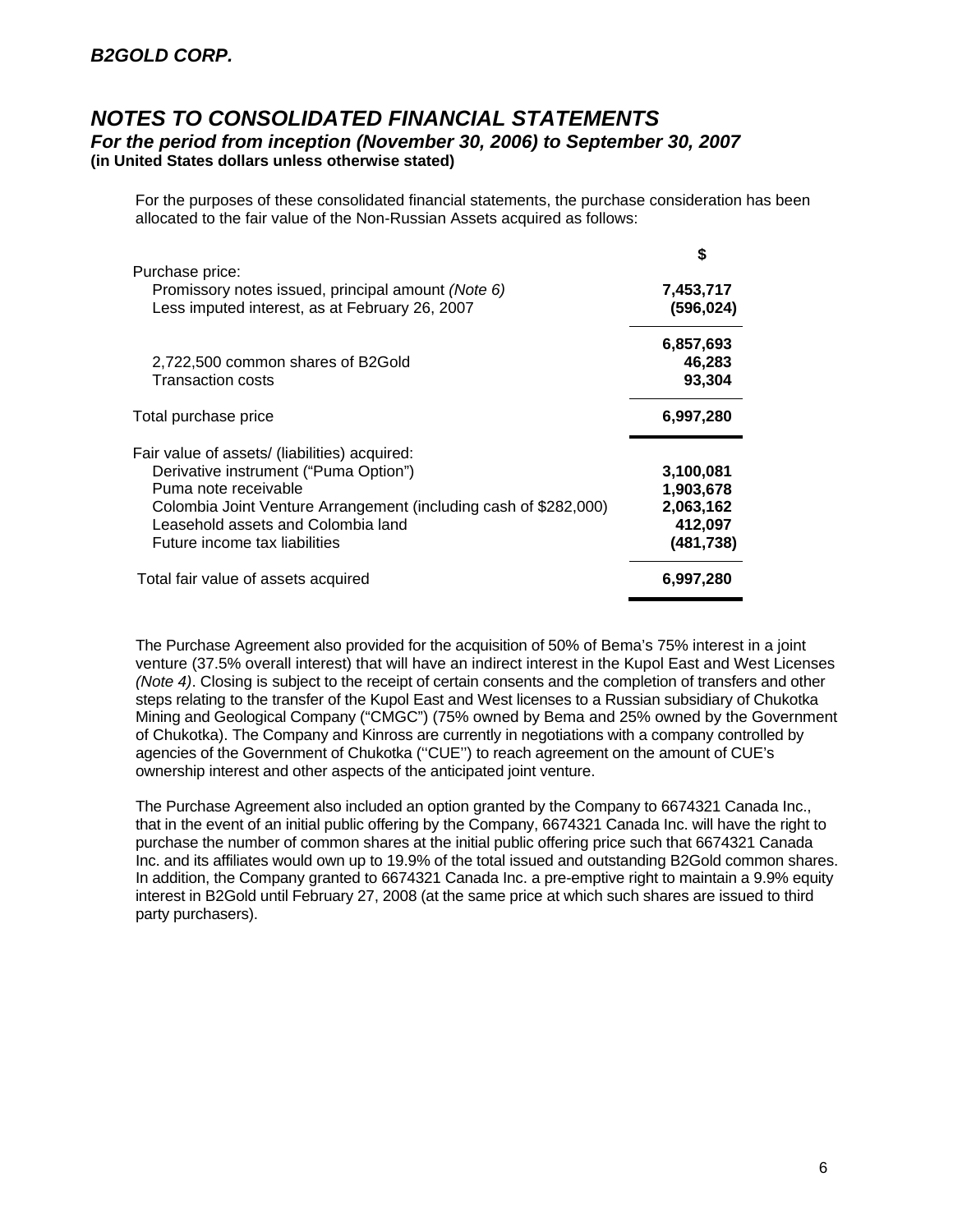# *NOTES TO CONSOLIDATED FINANCIAL STATEMENTS*

*For the period from inception (November 30, 2006) to September 30, 2007*  **(in United States dollars unless otherwise stated)** 

## *4 Resource property interests*

#### *Colombia Joint Venture Arrangement*

On November 8, 2006, AGA, Sociedad Kedadha S.A. ("Kedadha") (a subsidiary of AGA), Bema and Andean Avasca Resources Inc. ("AARI") (a wholly-owned subsidiary of Bema) entered into a Relationship, Farm-out and Joint Venture Agreement (the "JVA") to jointly explore mineral opportunities in Colombia (the Area of Mutual Interest). On February 26, 2007, pursuant to the Purchase Agreement, the Company acquired all of the shares of AARI, and all the rights, interests and obligations of Bema under the JVA were assigned to and assumed by the Company *(Note 3)*.

Pursuant to the JVA (dated November 8, 2006 and as amended September 28, 2007), AARI may earn a joint venture interest in certain properties located in northern and southern Colombia by performing exploration work, including drilling, on the following properties (individually, a "Property" and collectively, the "Properties"): Quebradona (effective March 6, 2006), La Mina (effective March 6, 2006), San Martin de Loba (effective March 6, 2006), San Carlos (effective March 6, 2006), Miraflores (effective April 24, 2007), Narino (effective July 1, 2007) and San Luis (effective September 1, 2007). The Company may earn an interest in one or more of these Properties by advancing the Property to the drilling stage and completing a minimum of 3,000 meters of drilling within two years of the effective date, or as such date may be extended. Upon completing these requirements (the "Earning Requirements") in respect of a Property, the JVA provides that the Company and AGA will form a joint venture in respect of the Property, whereby the Company and AGA will be entitled to 51% and 49% interests in the Property, respectively, subject to the following options of AGA.

Once AARI has completed its Earning Requirement, AGA will have the following options for each Property project:

- (i) contribute to project expenditures based on a 51% interest and manage the project;
- (ii) fund all project expenditures including the Company's share to the completion of a feasibility study;
- (iii) contribute to project expenditure based on its 49% interest in the Property; or
- (iv) not contribute to project expenditure.

If AGA elects either option (i) or (ii), it will be the joint venture manager for the project. Furthermore, its interest will be adjusted such that under option (i) AGA will be entitled to a 51% interest and under option (ii) it will be entitled to a 65% interest in the Property. If AGA elects either option (iii) or (iv), the Company will be the joint venture manager of the project and maintain its 51% interest or, if AGA elects not to contribute, acquire additional interests. Subject to a sole funding election by AGA or an election by either party not to contribute (with a corresponding reduction of its interests), the JVA provides that each of the parties must make contributions to meet project expenditures based on their respective interests in the joint venture for each Property.

The JVA also provides for certain potential rights between the parties to acquire additional interests in other third-party or AGA properties within the Area of Mutual Interest. AGA has agreed (upon AARI satisfying its Earning Requirement in respect of a Property) to offer the Company its interest or rights to an interest in other joint ventures, if it elects not to pursue such projects and to offer a 51% interest in AGA projects in which it has expended at least \$1 million and has discontinued exploration. The Company can earn a 51% interest by spending an amount at least equal to the greater of previous AGA expenditures on the project or \$1 million within two years of the offer date. The Company is required to advise Kedahda of mining opportunities within the Area of Mutual Interest and Kedahda will have the first opportunity to acquire a 75% interest in such opportunities.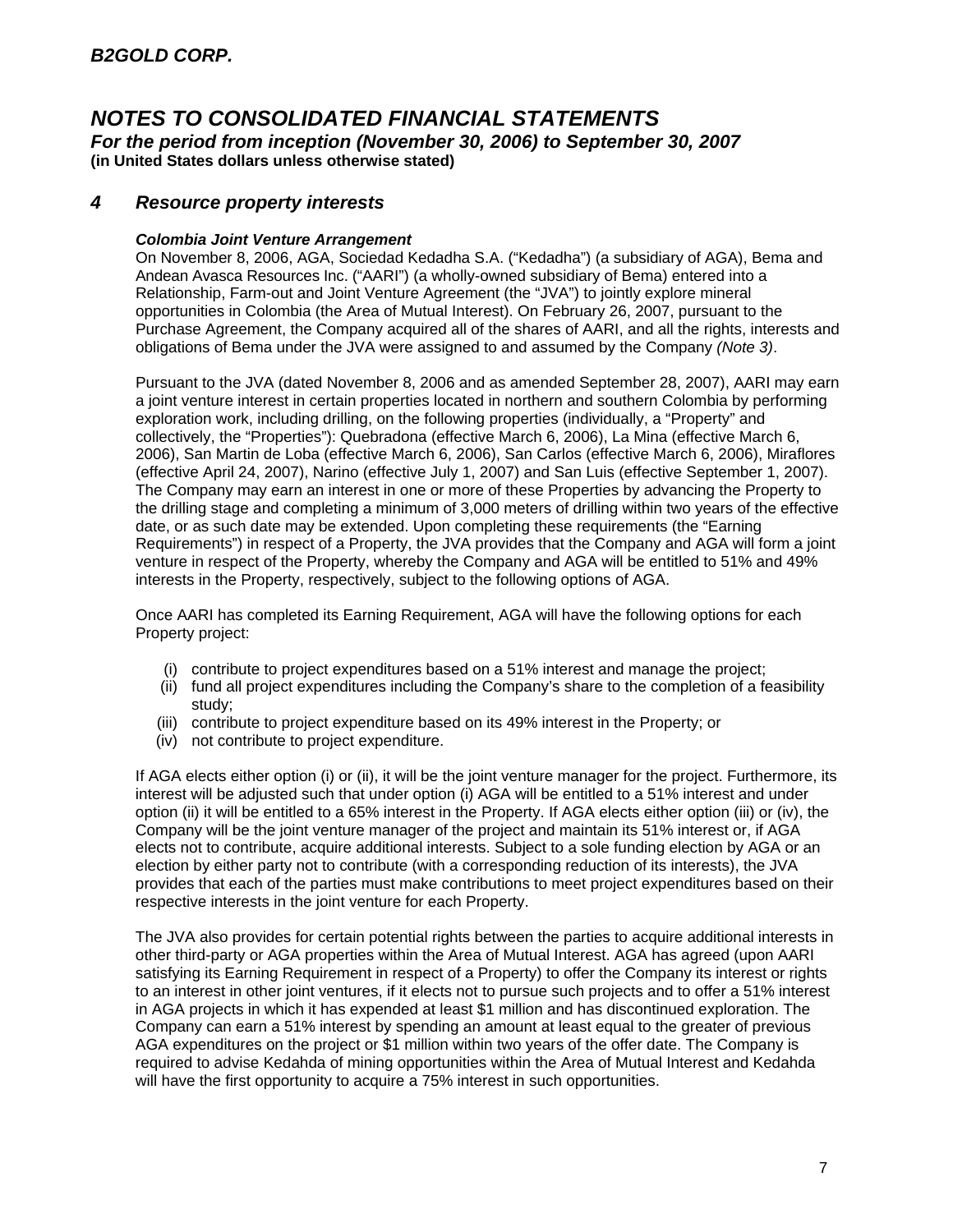The JVA contemplates that the Company will cause AARI to be listed on a recognized stock exchange by November 8, 2008 (within two years of the execution of the JVA or during such longer period as the parties may mutually agree). Under the JVA, the Company granted to AGA the option to receive not less than 20% of AARI's equity securities (and carrying not less than 20% of the votes for the election of directors, calculated on a fully diluted basis immediately following the listing of AARI on a prescribed stock exchange on the listing date), together with one half common share purchase warrant for each common share offered to AGA (with each such common share purchase warrant exercisable within three years of the listing date at a price 33% above the initial public offer price) following the listing of AARI on a recognized stock exchange (for no additional consideration other than in consideration of the properties that AGA is providing under the JVA).

During the current period, the Company elected not to continue with the San Martin de Loba and San Carlos properties and as a result wrote-off related acquisition and exploration costs totalling \$1,284,633 and \$994,832, respectively.

The Company is also responsible for making the following cash payments to the underlying ("original") property vendors with respect to the Miraflores, La Mina, and San Luis properties (these payments are at the Company's discretion and are based upon available financial resources and the exploration merits of the properties which are evaluated on a periodic basis):

- Miraflores: (i) 420,000,000 pesos (\$197,400) on October 25, 2007 paid), (ii) 480,000,000 pesos (\$225,600) on April 25, 2008, (iii) 520,000,000 pesos (\$244,400) on October 25, 2008, (iv) 600,000,000 pesos (\$282,000) on April 25, 2009, (v) 820,000,000 pesos (\$385,400) on October 25, 2009 and (vi) 3,570,000,000 pesos (\$1,762,500) on April 25, 2010.
- La Mina: (i) \$50,000 on November 20, 2007, (ii) \$50,000 on May 20, 2008 and (iii) \$1 million thirty days after a pre-feasibility study.
- San Luis: (i) \$75,000 on June 6, 2008, (ii) \$150,000 on June 6, 2009, (iii) \$200,000 on June 6, 2010, (iv) \$350,000 on June 6, 2011, (v) \$1,625,000 on June 6, 2013.

At September 30, 2007, the Company had not completed the Earning Requirements on any of the Properties described above and consequently had no joint ventures with AGA.

Subsequent to September 30, 2007, the Company entered into a non-binding memorandum of understanding with AGA. If the definitive agreements contemplated by the memorandum of understanding are entered into, certain terms of the JVA will be amended *(Note 10)*.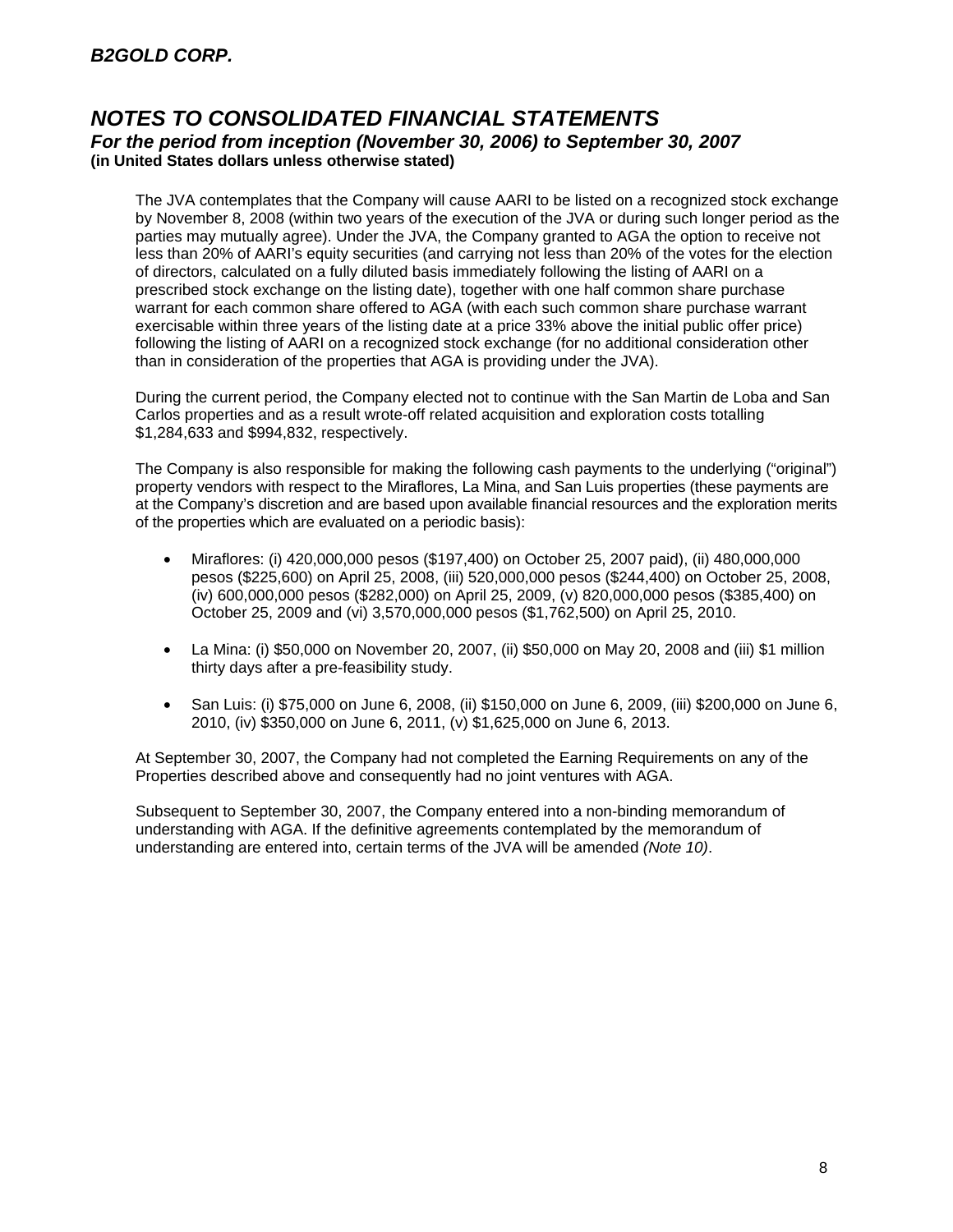#### *Kupol East and West Exploration Licenses (surrounding ground to the Kupol Mine)*

The Kupol East and West Licenses are located in northeastern Russia, on the boundary between the Anadyrski and Bilibinski districts within the Chukotka Autonomous Okrug. These Licenses surround the Kupol Mine which Bema has been developing since 2003. Title to the Kupol East and West Licenses was granted to CMGC on August 25, 2006 through an auction and tender by the Russian Federal Agency for Management of Mineral Resources. The Licenses were officially registered on October 24, 2006. Both Licenses have a term of 25 years. The Company has commenced exploration on the Kupol East and West projects in February 2007 from the date of registration of the Licenses.

The Company is currently negotiating a joint venture agreement (the "Kupol JV Agreement") relating to the exploration, development and mining of gold and silver in Chukotka Autonomous Region, covered by the East and West Kupol Licenses. Provided that final agreement is reached on the Kupol JV Agreement and certain conditions to closing are fulfilled, it is anticipated that the East and West Kupol Licenses will be held indirectly by a joint venture company ("Kupol JVCo"), the indirect shareholders of which will be a subsidiary of the Company as to 37.5%, Kinross as to 37.5% and a company controlled by CUE as to 25% (or its successor in interest). The Company and Kinross are currently in negotiations with CUE to reach agreement on the amount of CUE's ownership interest and other aspects of the Kupol JV Agreement.

The Company and Kinross have agreed in principle on the proposed terms of the Kupol JV Agreement. The key terms are expected to be as follows:

- the Company, as operator, is to subcontract with the company that holds the Kupol East and West licenses to carry out exploration under the licenses;
- the Company and Kinross (through subsidiaries) are to fund the exploration of the properties covered by the Kupol East and West licenses pro rata, with a commitment to fund, in aggregate, \$20 million in the two year period from the date of the Kupol JV Agreement (the Company's share of the \$20 million aggregate initial capital contribution is expected to be \$10 million);
- following the initial two year period the Company, Kinross and CUE (through subsidiaries) are each to continue to fund future exploration relating to the Kupol East and West licenses pro rata to their respective interests in Kupol JVCo;
- the Company, Kinross and CUE (through subsidiaries) are to have mutual rights of first refusal with respect to their respective interests in Kupol JVCo; and
- the Company, Kinross and CUE (through subsidiaries) are to share, in accordance with their pro rata interests in Kupol JVCo, all exploration, development or mining opportunities within a 100 km radius of the Kupol mill site, exclusive of the approximately 17 square km of the license relating to the Kupol Mine.

Upon completion of the anticipated Kupol JV Agreement, the Company is to acquire its interest by paying \$7.5 million (consisting of cash, debt and shares of the Company). The Company has reserved for issuance 2,722,500 common shares that are to be issued upon the completion of the acquisition of the Company's interest in the Kupol East and West Licenses.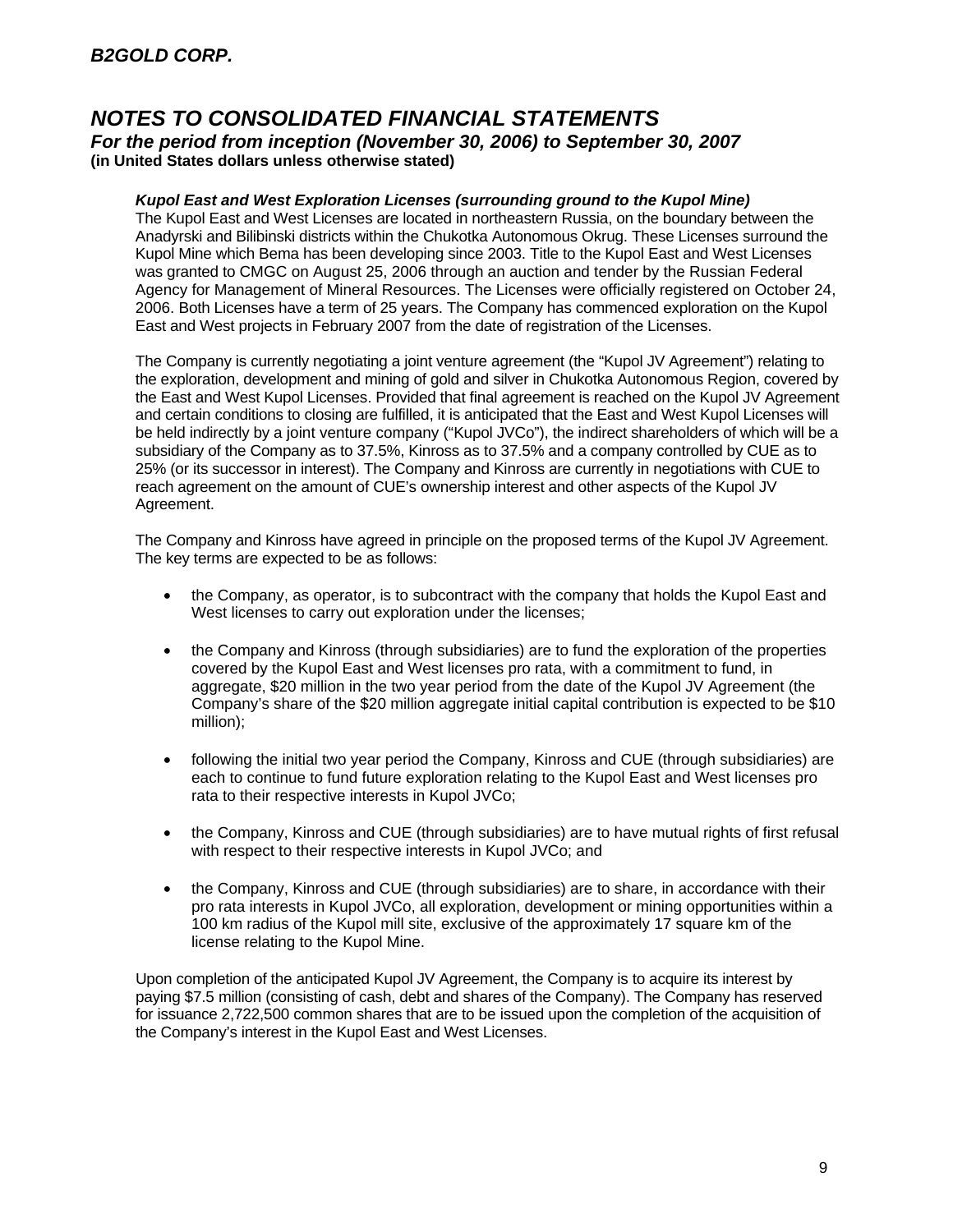# *NOTES TO CONSOLIDATED FINANCIAL STATEMENTS*

*For the period from inception (November 30, 2006) to September 30, 2007*  **(in United States dollars unless otherwise stated)** 

#### *Gramalote property*

The Gramalote property is located within the municipalities of San Roque and San Jose del Nus, Department of Antioquia, Republic of Colombia.

On August 21, 2007, the Company entered into a Memorandum of Understanding ("MOU") with respect to the purchase by the Company of 25% of the issued and outstanding shares of Gramalote Limited ("Gramalote BVI") from Robert Allen, Gustavo Koch, Robert Shaw and Sergio Aristizabal (collectively referred to as "Grupo Nus"). Gramalote Limited holds a 100% interest in the Gramalote property.

Pursuant to the MOU, the Company may acquire a 25% ownership interest by:

• advancing \$3.5 million in cash to Grupo Nus on August 21, 2007 *(paid)*;

(In exchange, Grupo Nus has issued a \$3.5 million promissory note ("Promissory Note") to the Company. The Promissory Note has a maturity date of August 20, 2008 and is collateralized by certain mining concessions and shares in the capital of Gramalote BVI owned by Grupo Nus. For accounting purposes, this cash advance/ Promissory Note has been treated as part of the Company's acquisition cost of the Gramalote property interest).

- paying \$7.5 million to Grupo Nus upon the execution of a definitive agreement, which will consist of a cash payment of \$4 million along with the cancellation of the \$3.5 million Promissory Note owing by Grupo Nus to the Company;
- paying an additional \$7.5 million on or before 180 days from the closing date;
- issuing share purchase warrants entitling Grupo Nus to purchase Cdn.\$5 million worth of B2Gold common shares, if and when B2Gold completes its initial public offering, at a price equal to the public offering price, for a period of three years from the date of issue (subject to the approval by the prescribed stock exchange); and
- paying Grupo Nus \$10.00 per ounce of gold for 25% of that number of ounces of gold, if any, in excess of 1 million proven and probable ounces of gold reserves within the Gramalote property ("Excess Ounces"). The reserves are to be recalculated, and additional payments if necessary are to be made, every two years.

On or about March 16, 2006, Grupo Nus and Compania Kedahda Ltd. ("Kedahda BVI"), a subsidiary of AGA, had entered into a Shareholders' Agreement with respect to Gramalote BVI. Under the Shareholders' Agreement, Kedahda BVI may obtain a 51% ownership interest in Gramalote BVI (upon fulfilling certain work commitments totalling \$2.5 million and making two cash payments of \$500,000 each to Grupo Nus). In addition, under the Gramalote Shareholders Agreement, Kedahda BVI may acquire an additional 24% ownership interest ("Additional Interest") by completing a feasibility study and paying Grupo Nus \$15 million on or before July 17, 2010.

In the event that Kedahda BVI does not increase its ownership interest in Gramalote BVI from 51% to 75% prior to the earliest of (a) July 18, 2010 and the completion of a positive feasibility study on the Gramalote property, or (b) the waiver by Kedahda BVI of its rights to increase its ownership interest in Gramalote BVI before July 18, 2010 (the "Kedahda Option Exercise Date"), the Company will have the option to acquire the Additional Interest by paying to Grupo Nus \$7.5 million within sixty days from the Kedahda Option Exercise Date (the "B2Gold Option Exercise Date"). The \$7.5 million payment may be made either in cash or common shares of the Company, at the option of the Company (the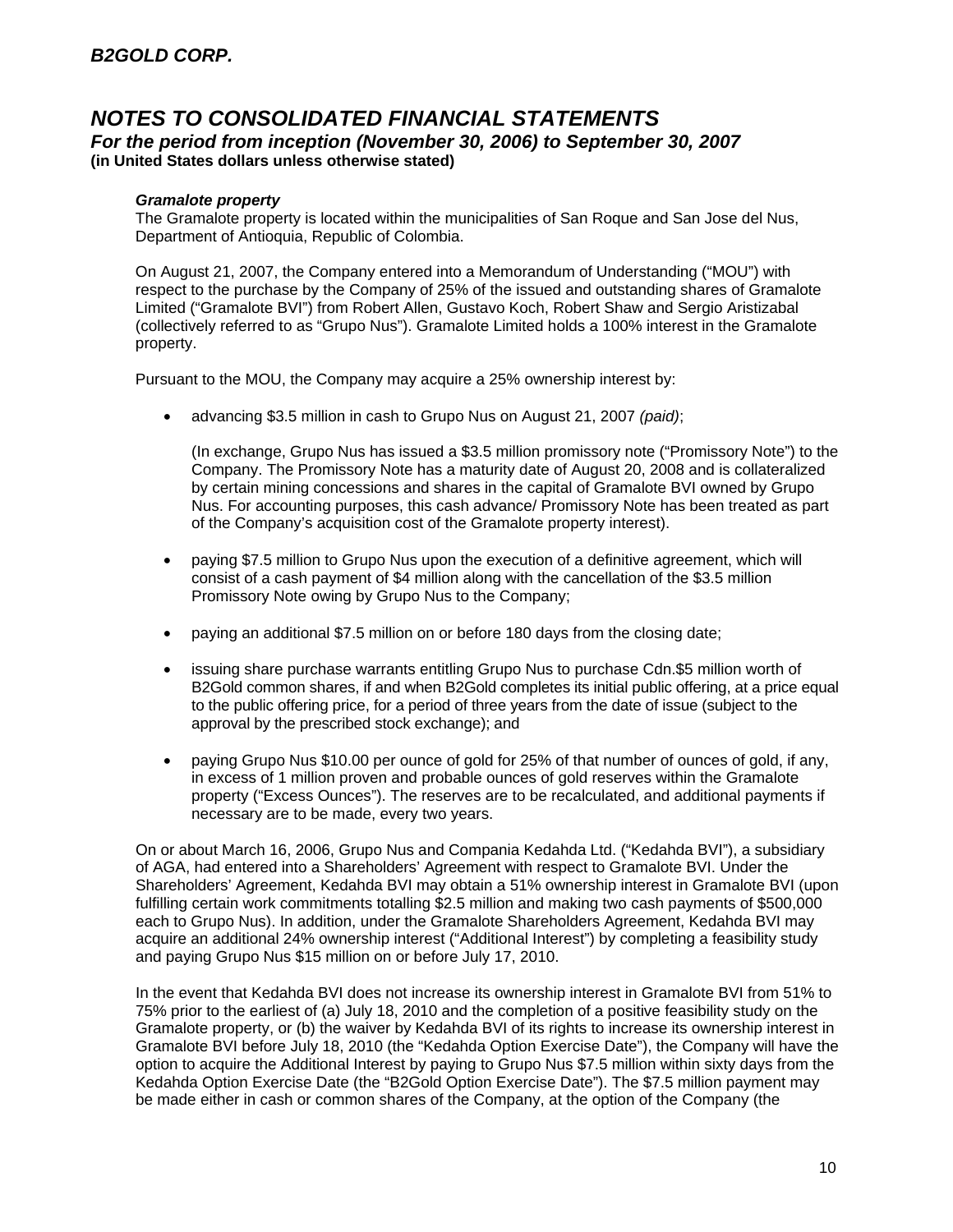"B2Gold Option"). In addition, if the Company acquires the Additional Interest, the Company will be required to pay \$10.00 per ounce of gold for 49% of the Excess Ounces.

If the Company does not exercise the B2Gold Option, Grupo Nus shall elect, within sixty days from the B2Gold Option Exercise Date, either to assume the contributions and other obligations in respect of the Additional Interest, or to allow the Company to retain (at no charge to the Company) the Additional Interest and assume all contributions and other obligations associated therewith.

The MOU also specifies that in the event the Company acquires Kedahda BVI's 51% interest in Gramalote BVI, the Company will be required to pay to Grupo Nus the \$15 million that would otherwise be payable by Kedahda BVI to Grupo Nus, less any amounts paid by the Company to Grupo Nus in connection with the acquisition of the Additional Interest by the Company. If the Company acquires Kedahda BVI's 51% interest in Gramalote BVI, the \$15 million payment (less any such credits) is to be made on the first to occur of (a) July 18, 2010 or (b) the completion of a positive feasibility study on the Gramalote Property.

Subsequent to September 30, 2007, the Company entered into the Gramalote Purchase and Sale Agreement with Grupo Nus on substantially the same terms as the MOU. In connection with the first stage of closing under the agreement, the Company paid \$7.5 million to Grupo Nus, consisting of a cash payment of \$4 million and the satisfaction and cancellation of the \$3.5 million owing by Grupo Nus to the Company under the Promissory Note.

Subsequent to September 30, 2007, the Company entered into a non-binding memorandum of understanding with AGA. If the definitive agreements contemplated by the memorandum of understanding are entered into, the Company would be entitled to a 51% share interest in Gramalote BVI *(Note 10)*.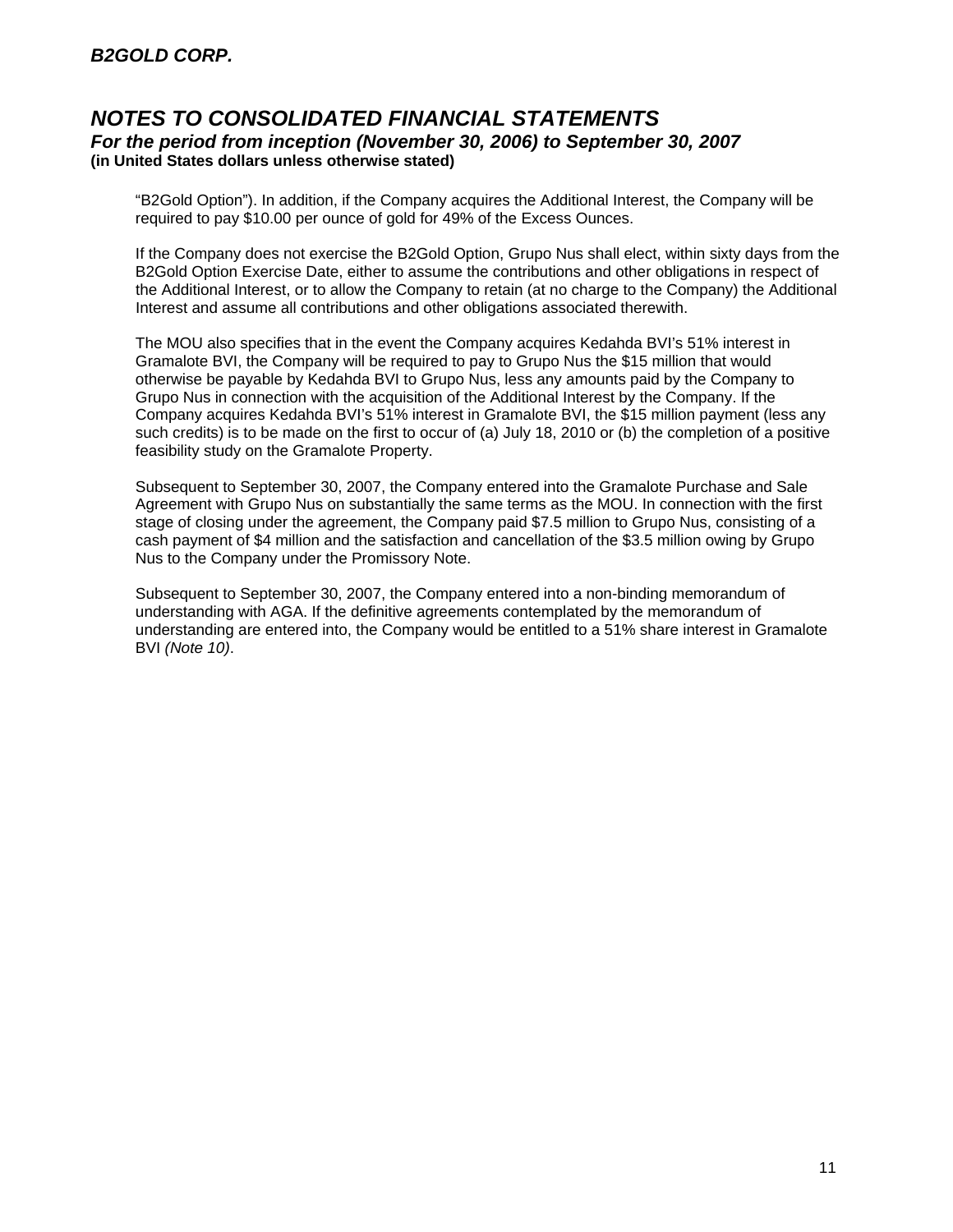## *NOTES TO CONSOLIDATED FINANCIAL STATEMENTS*

*For the period from inception (November 30, 2006) to September 30, 2007*  **(in United States dollars unless otherwise stated)** 

#### *5 Other assets*

|                                     | Cost<br>\$ | Accumulated<br><b>Depreciation</b><br>\$ | <b>Net Book</b><br>Value<br>\$ |
|-------------------------------------|------------|------------------------------------------|--------------------------------|
| Colombia land                       | 442,032    |                                          | 442,032                        |
| Computer equipment/ software        | 161,015    | (20,127)                                 | 140,888                        |
| Leasehold assets                    | 86,636     | (16, 987)                                | 69,649                         |
| Deferred share issue costs          | 62,453     |                                          | 62,453                         |
| Other                               | 8,124      | $\blacksquare$                           | 8,124                          |
| Closing balance, September 30, 2007 | 760,260    | (37,114)                                 | 723,146                        |

The Colombia land is being held by the Company in order to secure access to the La Mina property for drilling *(Note 4)*.

## *6 Notes payable to 6674321 Canada Inc.*

On February 26, 2007, the Company issued three promissory notes to 6674321 Canada Inc. (a whollyowned subsidiary of Bema) totalling \$7,453,717, in order to finance the purchase of the Non-Russian Assets *(Note 3)*. These notes are unsecured, non-interest bearing, denominated in United States dollars and are payable as follows: \$2,601,726 due on February 26, 2008, \$2,601,725 due on February 26, 2009 and the remainder of \$2,250,266 due on the earlier of (i) the date of an initial public offering by the Company and (ii) February 26, 2008.

For accounting purposes, these notes have been initially recorded at an estimated fair value of \$6,857,693 and are subsequently being measured at amortized cost. The estimated fair value at inception was calculated based on the net present value using a discount rate estimated to represent the interest rate of comparable debt. Interest expense is being recognized on the notes by accreting the notes (using the effective interest rate method) to their face value of \$7,453,717 over the term of the notes.

|                                                                     | S                      |
|---------------------------------------------------------------------|------------------------|
| Principal amount<br>Less imputed interest, as at September 30, 2007 | 7,453,717<br>(316,001) |
|                                                                     | 7,137,716              |
| Less current portion                                                | (4,802,299)            |
| Long-term portion of notes payable, September 30, 2007              | 2,335,417              |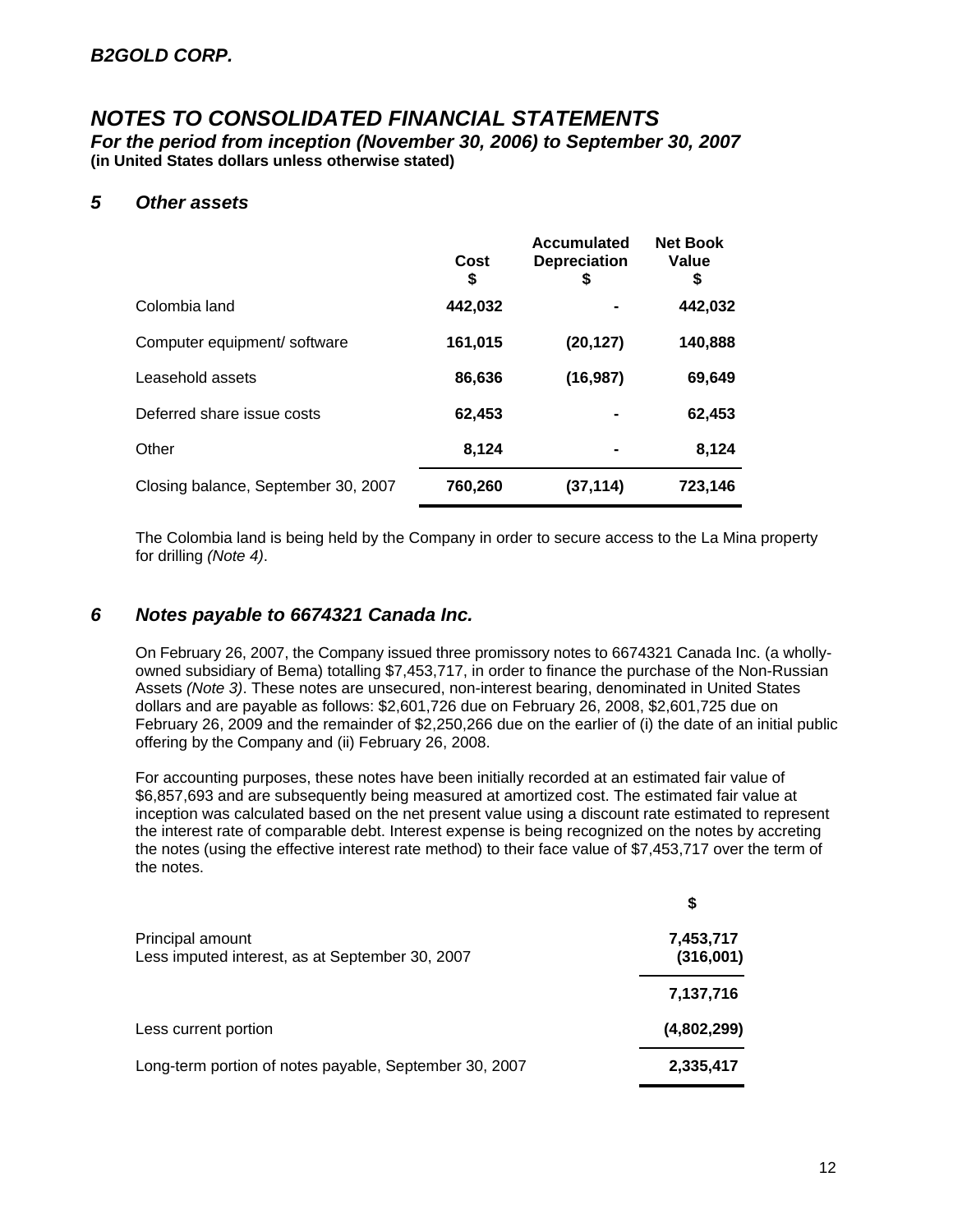## *7 Capital stock*

The Company's authorized share capital consists of an unlimited number of common shares and an unlimited number of preferred shares. As at September 30, 2007, the Company had 72,322,500 common shares outstanding and no preferred shares outstanding.

| Common shares, issued during the period:<br>For cash, net of issue costs | 69,600,000 | 10,061,836 |
|--------------------------------------------------------------------------|------------|------------|
| For Non-Russian Assets (Note 3)                                          | 2,722,500  | 46,283     |
| Total issued common shares, September 30, 2007                           | 72,322,500 | 10,108,119 |

On September 20, 2007, the Company completed a non-brokered private placement of 25 million common shares at a price of Cdn.\$0.40 per share for gross proceeds of Cdn.\$10 million (\$9,266,581). The private placement was completed with certain directors, officers and employees of the Company and other investors. Kinross was a participant in this private placement and acquired approximately 2.5 million shares.

On February 26, 2007, the Company completed a non-brokered private placement of 3,000,999 common shares at a price of Cdn.\$0.02 per share for gross proceeds of Cdn.\$60,020 (\$53,844). On July 25, 2007, the Company also completed a non-brokered private placement of 41,599,000 common shares at a price of Cdn.\$0.02 per share for gross proceeds of Cdn.\$831,980 (\$746,362). Share issue costs totalled \$4,952. Both private placements were completed with certain directors, officers and employees of the Company and other investors. In addition, on November 30, 2006 (upon incorporation), 1 common share was issued at Cdn.\$1.00 per share.

### *8 Supplementary cash flow information*

Supplementary disclosure of cash flow information is provided in the table below:

| 727.026   |
|-----------|
| 46.283    |
| 6,857,693 |
|           |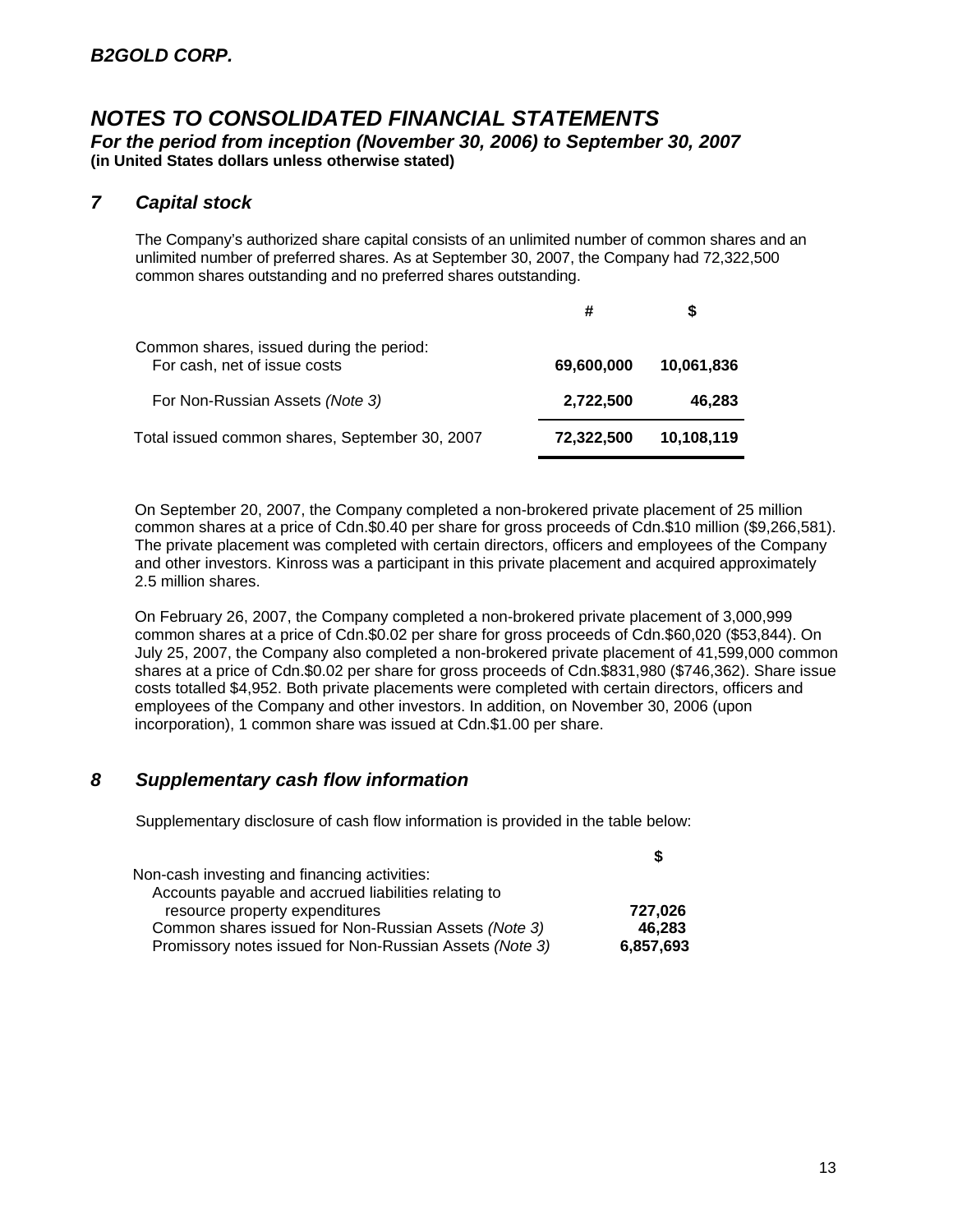# *NOTES TO CONSOLIDATED FINANCIAL STATEMENTS*

*For the period from inception (November 30, 2006) to September 30, 2007*  **(in United States dollars unless otherwise stated)** 

### *9 Related party transactions*

As part of the Arrangement between Bema and Kinross and pursuant to the Purchase Agreement *(Note 3)*, the Company entered into the following agreements with Puma, a company related by way of common directors:

- Management Services Agreement pursuant to which the Company will provide office space, furnishings and equipment, communications facilities, secretarial and administrative services and personnel to Puma in consideration for a monthly fee of Cdn.\$5,000.
- Exploration management agreement, whereby Puma will reimburse the Company for services supplied in connection with Puma's exploration or development work programs.

During the current period, the Company also provided management, administrative and technical services, on a month-to-month basis, to Victoria Resource Corporation and Consolidated Westview Resource Corp., companies which were also previously managed by Bema. In addition to those transactions disclosed elsewhere in these consolidated financial statements, the Company had the following transactions and balances with these associated companies:

|                                                                               | \$                               |
|-------------------------------------------------------------------------------|----------------------------------|
| <b>Consolidated Statement of Operations</b><br>Management fees (Income)       | (48,426)                         |
| Expenses (reimbursed):<br>Office and general<br>Salaries and benefits<br>Rent | (9,957)<br>(76, 699)<br>(23,896) |
|                                                                               | (158, 978)                       |
| <b>Consolidated Balance Sheet</b>                                             |                                  |
| Accounts receivable                                                           | 55,059                           |

At September 30, 2007, the Company owed \$1,074,001 in interest-free loans (unsecured with no fixed terms of repayment) to certain officers and shareholders of the Company.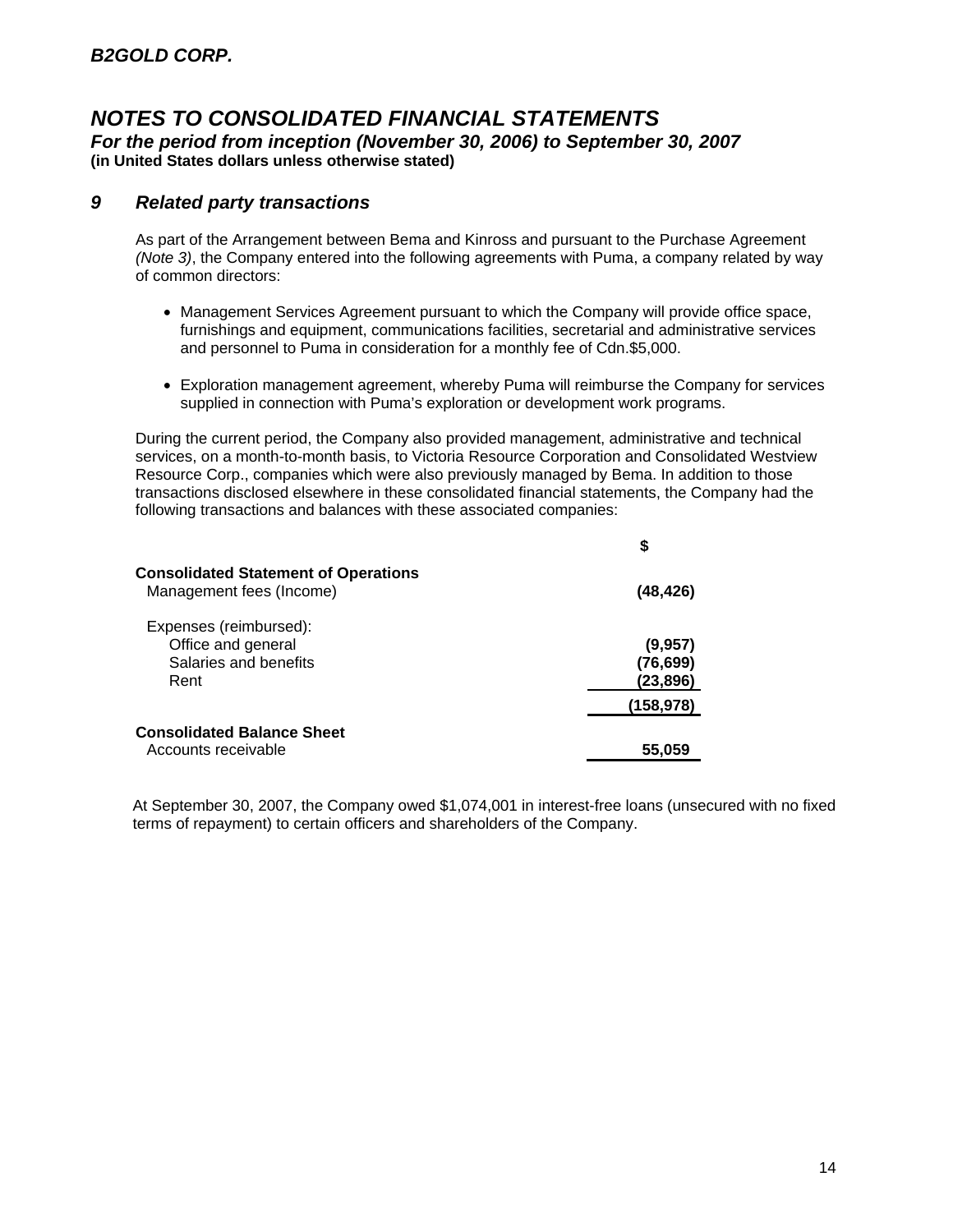#### *10 Subsequent events*

#### • *Private placement*

On October 24, 2007, the Company completed a brokered private placement of 15 million common shares at a price of Cdn.\$1.00 per share for gross proceeds of Cdn.\$15 million. Genuity Capital Markets, Canaccord Capital Corporation and GMP Securities L.P. acted as agents in connection with this private placement. The net proceeds will be used to fund a portion of the remaining payments for the completion of the acquisition of the 25% interest in Gramalote BVI, to fund exploration in Colombia and Russia and for working capital and general corporate purposes. As at September 30, 2007, the Company had received approximately Cdn.\$1.5 million (\$1.5 million) towards this private placement, which have been recorded as subscriptions received within shareholders' equity.

#### • *Incentive shares issued (held in trust)*

On June 29, 2007 the Company established the B2Gold Incentive Plan (the "Incentive Plan") for the benefit of directors, officers, employees and service providers of the Company and issued to the trustees of the Incentive Plan options to acquire 4,955,000 common shares.

On October 12, 2007, following the excercise of these options, an aggregate of 4,955,000 common shares were issued to the trustees of the Incentive Plan at a price of Cdn.\$0.02 per share for gross proceeds of Cdn.\$99,100. These shares are currently held in trust by the trustees pursuant to the terms of the Incentive Plan. The Company will recognize stock based compensation expense with respect to these incentive shares, when these shares are granted to the ultimate beneficiaries by the trust.

#### • *Initial Public Offering*

On December 6, 2007, the Company completed its initial public offering. Pursuant to an agreement (the "Underwriting Agreement") dated November 28, 2007, between the Company and Genuity Capital Markets, Canaccord Capital Corporation, GMP Securities L.P., BMO Nesbitt Burns Inc., Orion Securities Inc. and Haywood Securities Inc. (collectively, the "Underwriters"), the Underwriters purchased, in the portions set out in the Underwriting Agreement, an aggregate of 40,000,000 Offered Shares at a purchase price of Cdn.\$2.50 per Offered Share, for gross proceeds of Cdn.\$100,000,000. The Company paid the Underwriters Cdn.\$0.15 per Offered Share purchased by the Underwriters, excluding 6,000,000 Offered Shares purchased by Kinross for which no commission was payable, for an aggregate commission of Cdn.\$5,100,000.

The Company has granted to the Underwriters an Over-Allotment Option, exercisable in whole or in part and from time to time for a period of 30 days following the Closing Date, to acquire up to an additional 15% of the number of Offered Shares sold pursuant to the Offering at the Offering Price. If the Over-Allotment Option is fully exercised for Offered Shares, assuming no further participation by Kinross, the total Underwriters' fee will be Cdn.\$6,000,000 and the total net proceeds to the Company will be Cdn.\$109,000,000 (before deducting expenses of the Offering).

#### • *November 26, 2007 non-binding Memorandum of Understanding*

On November 26, 2007, the Company entered into a non-binding memorandum of understanding ("non-binding MOU") with AGA to terminate AGA's rights to acquire 20% of the voting securities of AARI and to terminate the Company's obligations with respect to the listing of AARI's shares. The non-binding MOU sets out an agreement-in-principle between the Company and AGA on several proposed transactions and agreements that would alter the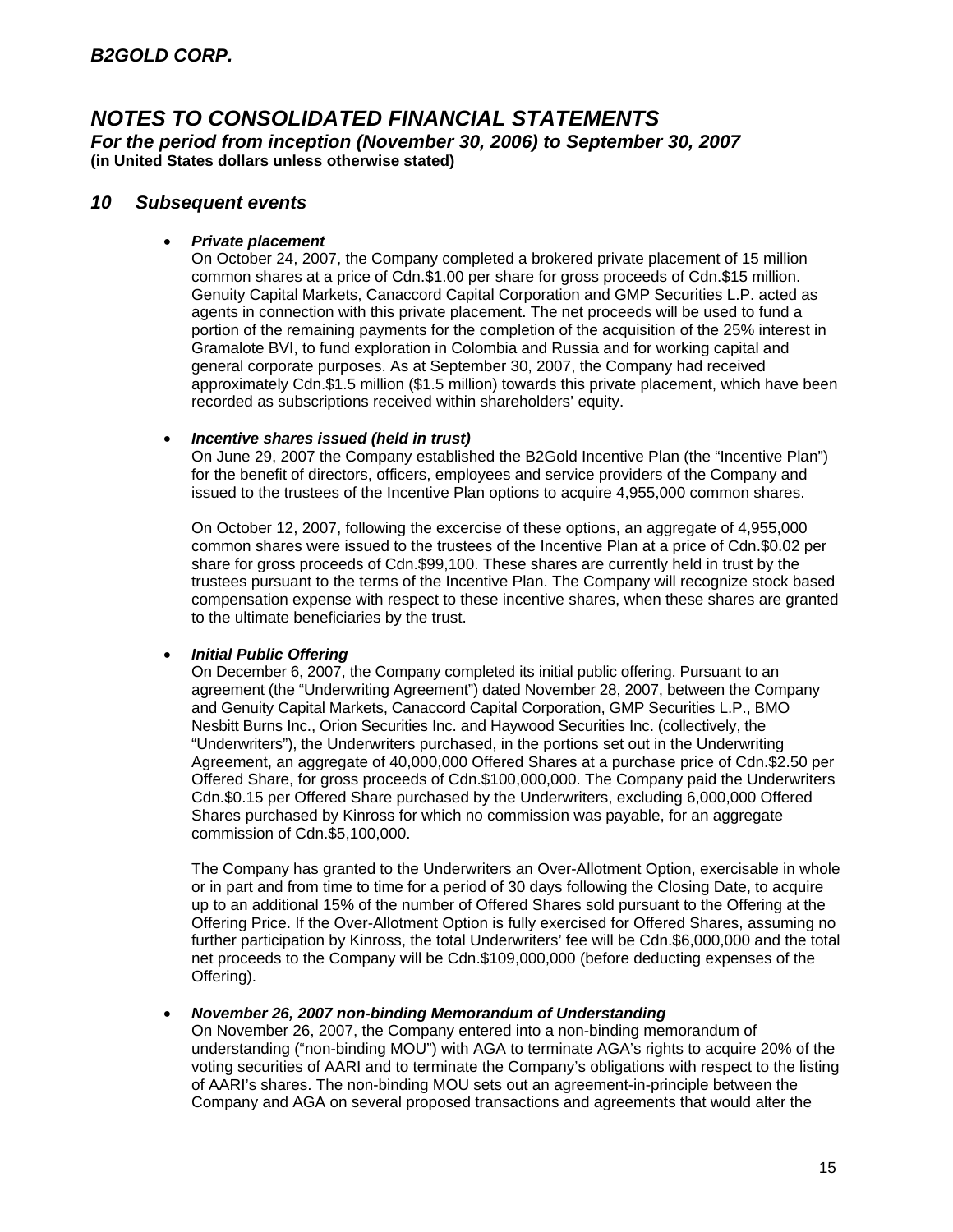existing relationships between the parties. The non-binding MOU contemplates the parties entering into definitive agreements to effect the following transactions:

- in consideration of the termination of AGA's rights in respect of AARI securities and in consideration of the transfer of other interests of AGA and its subsidiaries in certain mineral prospects in Colombia, the Company would agree to either pay \$66,000,000 to AGA or, at the Company's election, issue to AGA 19,900,000 common shares and 9,950,000 warrants to purchase common shares of the Company. The warrants would be exercisable for a three year term at a price equal to 133  $^{1/3}$ % of the Offering Price.
- AGA would agree to transfer to the Company all of its rights and interests in the Miraflores property so that the Company will own a 100% interest in this property.
- AGA would agree to transfer a 2% interest in the Gramalote property to the Company and will assign all other rights, including its right to acquire an additional 24% interest, in the Gramalote property so that the Company will be entitled to a 51% share interest in Gramalote BVI and Kedahda BVI will own a 49% interest.
- Kedahda BVI would agree to complete its payments to Grupo Nus to earn the 51% interest.
- the Company would take over management of exploration of the Gramalote property and will be responsible for expenditures to complete a feasibility study of the project. AGA will also agree to transfer its interest in certain properties adjacent to the Gramalote property where mineralization is indicated to continue from the Gramalote property.
- the Company would agree to increase the extent of drilling required for it to earn in its interests in properties under the Colombia JVA from 3,000 metres to 5,000 metres.
- new joint venture agreements would be entered into between the Company and AGA in respect of the Gramalote property to replace the association contract and related agreements.
- AGA would be granted rights to qualify a resale of its securities by prospectus and a preemptive right to subscribe for securities issued by the Company on the same basis as such issues are made, other than issues made to acquire properties or under employee incentive plans, in order to maintain its percentage ownership of shares of the Company (in the event that AGA receives common shares of the Company pursuant to the nonbinding MOU). This right will continue for the lesser of a period of three years or until AGA owns less than 10% of the outstanding shares of the Company.

If the Company proceeds with the transactions and agreements contemplated in the nonbinding MOU with AGA, Kedahda BVI will not elect to increase its ownership to 75% and the Company will acquire a 51% interest in Gramalote BVI (consisting of the 25% interest currently held, the 24% Additional Interest, and the 2% interest to be acquired from Kedahda BVI).